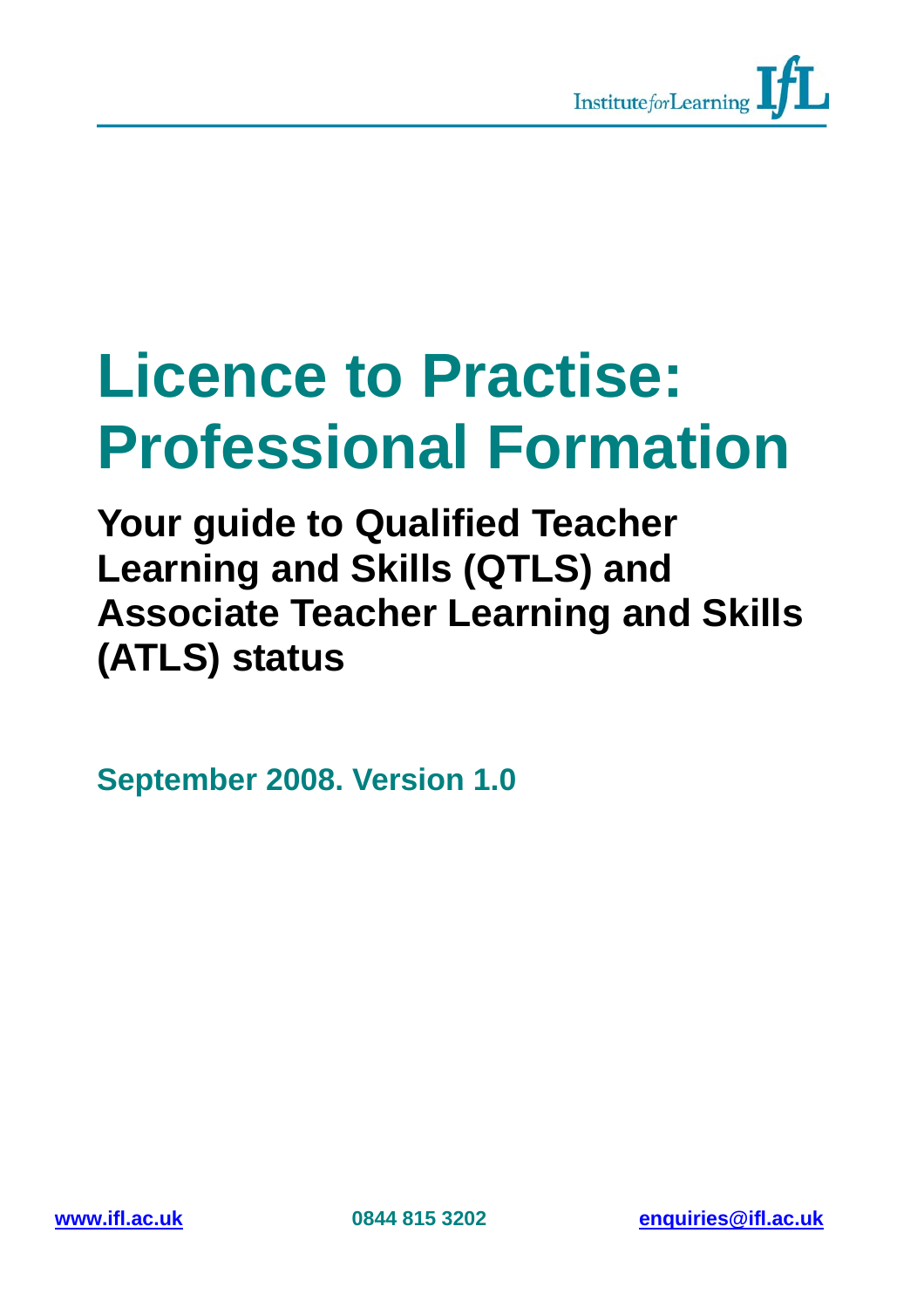# **Contents**

| The Further Education Teachers' Qualifications (England) Regulations 2007.16 |  |
|------------------------------------------------------------------------------|--|
| The Further Education Teachers' Continuing Professional Development and      |  |
|                                                                              |  |
|                                                                              |  |
|                                                                              |  |
|                                                                              |  |
|                                                                              |  |
| Appendix B - How to log into REfLECT for the first time 19                   |  |
| Appendix C - How to access the professional formation application form.20    |  |
| Appendix D - The differences between QTLS and ATLS 24                        |  |
|                                                                              |  |
|                                                                              |  |
|                                                                              |  |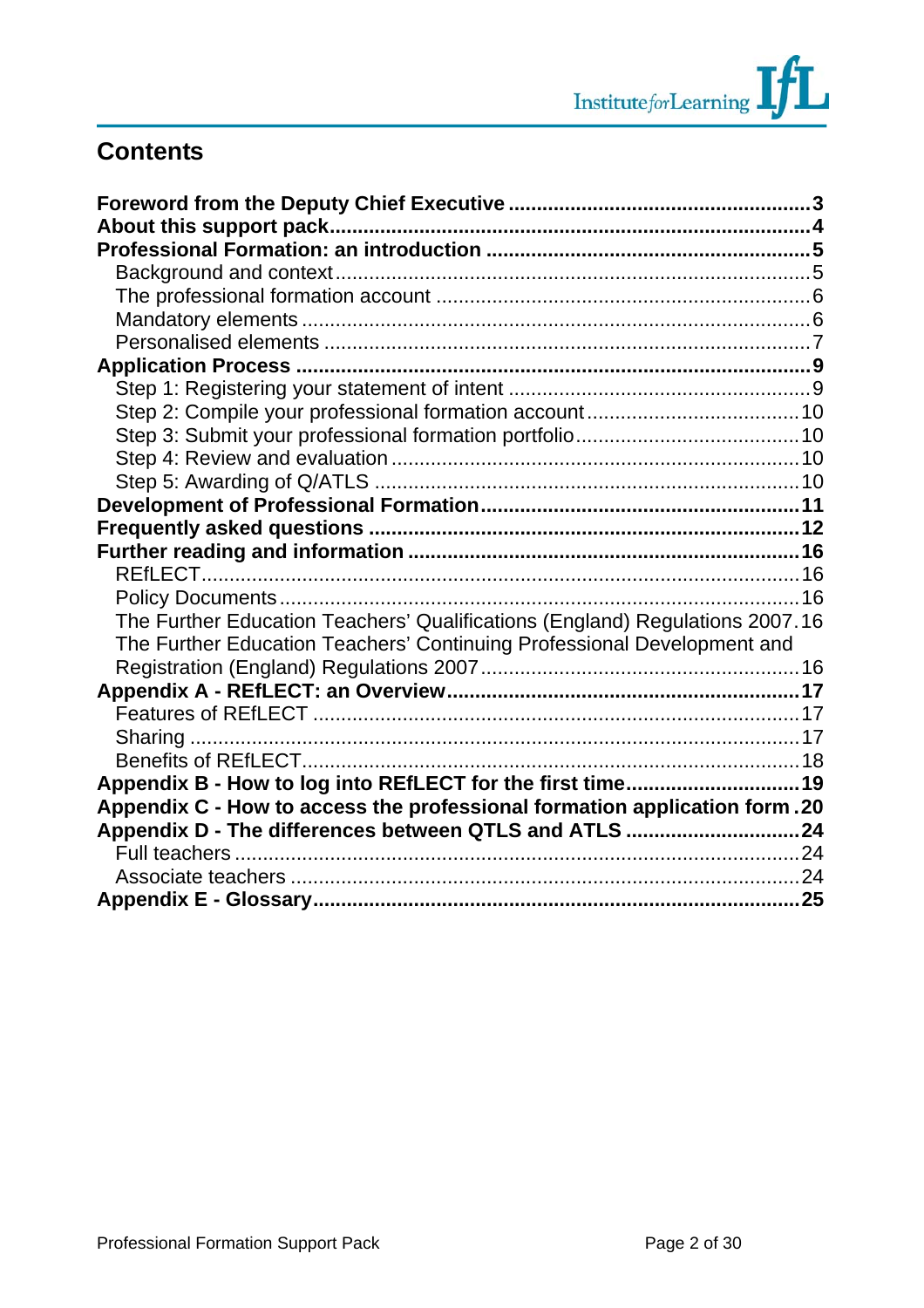

# <span id="page-2-0"></span>**Foreword from the Deputy Chief Executive**



Dear member,

In establishing professional formation as the route to securing Qualified Teacher Learning and Skills (QTLS) and Associate Teacher Learning and Skills (ATLS) status, the Institute for Learning and its stakeholders recognise that teaching in a further education context is very different from that in schools.

The majority of teachers, trainers, tutors, lecturers and other teaching professionals, have an extensive body of

subject skills, knowledge and expertise developed in business, industry, commerce or academia and have made the career move into teaching. Most will undertake initial teacher training in-service, having secured their first teaching role; some will train pre-service.

Professional status recognises that an individual teacher has gone beyond qualification, to draw together their subject with the skills and knowledge acquired through teacher training, embedding this in their day-to-day practice. Teachers with professional status know that their learning is not complete when initial teacher training ends, they commit to lifelong professional development so that their skills are always up-to-date as the needs of learners change.

In aspiring to Q/ATLS status, a teacher makes a statement about how they view their professionalism.

For teachers qualifying post-September 2007 new to the role, it is an expectation that the sector makes of them: that they will continually develop their practice for the benefit of their learners. For those of us employed in the sector prior to September 2007, it is a voluntary commitment we make as professionals, demonstrating that we go beyond the regulatory requirement to register with the Institute and meet the new standard.

I am delighted to be involved in this new and exciting period in our development of professionalism.

Regards,

**Lee Davies**  Deputy Chief Executive, Institute for Learning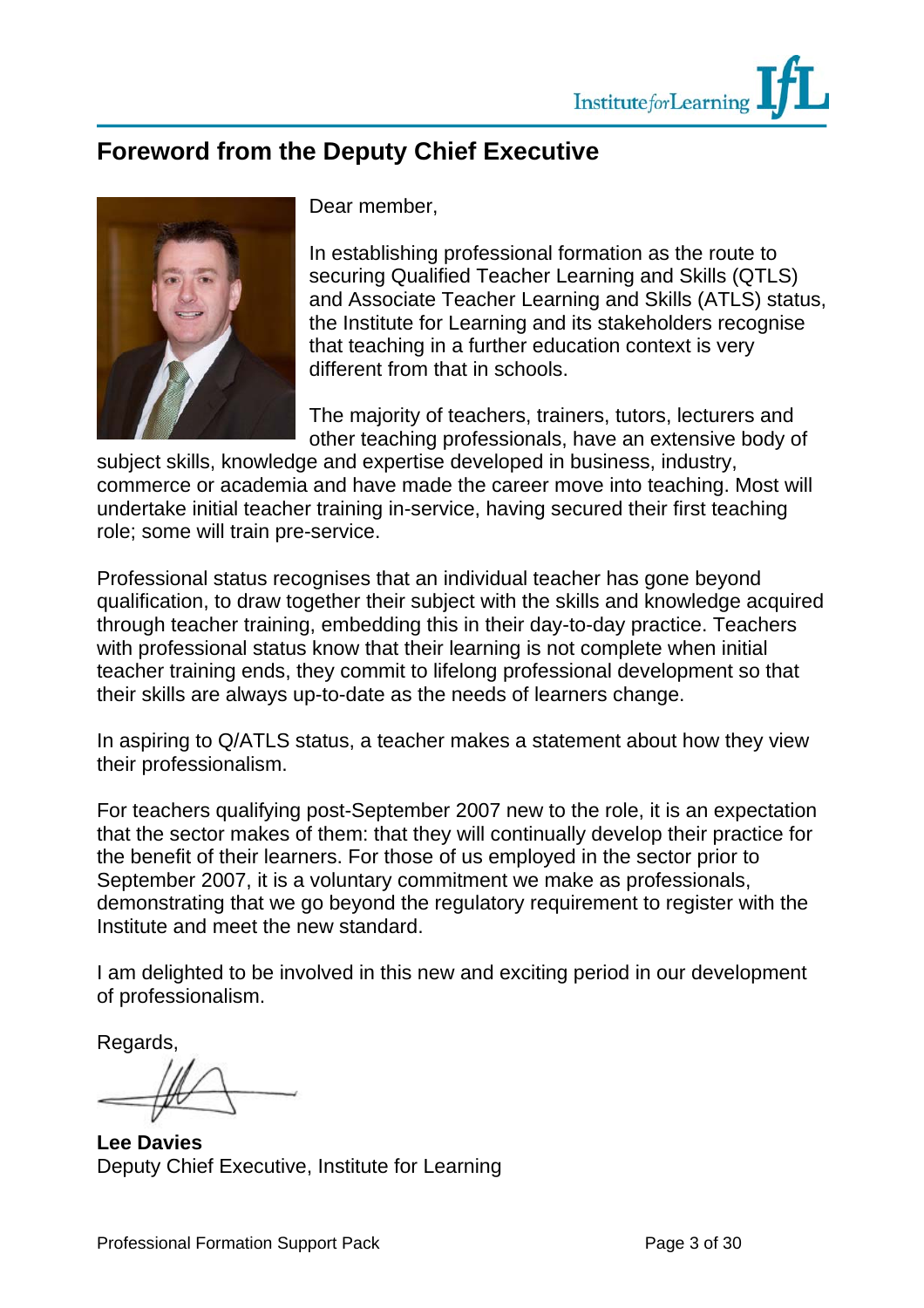

# **About this support pack**

Our members include teachers, trainers, tutors and trainee teachers – hereafter, referred to as 'teachers' - from a rich and diverse range of subject specialisms and contexts. Some work in traditional learning settings, such as colleges and institutions, others are specialists in delivering teaching and learning in 'offsite' contexts, for example, through offender or work-based or community learning.

We hope that whatever your situation this support pack will help you to begin your journey of professional formation, ultimately leading to the award of Q/ATLS.

This pack will help you:

- understand what professional formation is;
- understand the different phases of the professional formation process;
- make decisions about whether applying for Q/ATLS is best for you;
- submit your intention to formally begin the professional formation process; and
- understand IfL's strategy for professional formation.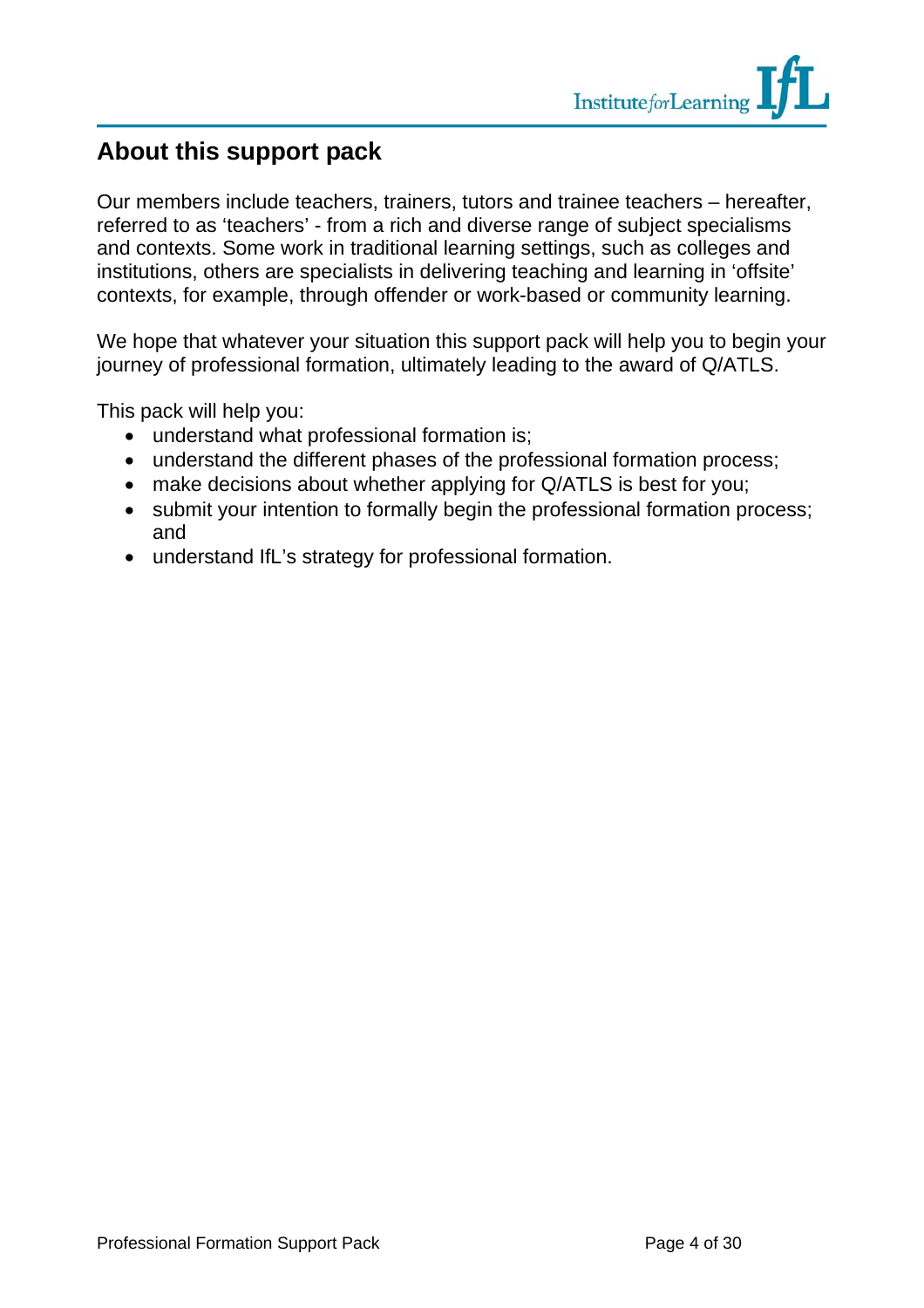

# <span id="page-4-0"></span>**Professional Formation: an introduction**

The Institute for Learning (IfL) has responsibility for the registration and regulation of licensed practitioners through Qualified Teacher Learning and Skills (QTLS) and Associate Teacher Learning and Skills (ATLS) status.

This licence will be conferred through a process of professional formation, defined in the 2007 Regulations $^1$  as:

"the post-qualification process by which a teacher demonstrates through professional practice:

- a) the ability to use effectively the skills and knowledge acquired whilst training to be a teacher; and
- b) the capacity to meet the occupational standards required of a teacher."

# **Background and context**

Throughout initial teacher training (ITT), teachers are assessed against the occupational standards (LLUK, December 2006). Professional formation affords teachers the opportunity to describe how these standards are evidenced in their teaching practice, with aspects of subject currency, teaching and learning, reflective practice and planning for continuing professional development (CPD).

Professional formation is not limited to time, other than the regulatory requirement to achieve Q/ATLS status within five years of first employment in the sector. It is based on the teacher's ability to meet the standards expected of a licensed practitioner. Some teachers could complete the process very soon after taking their teaching qualification or completing a professional recognition route (through SVUK), whilst others might take longer. This allows the process to take account of the diversity of employment within the sector and not disadvantage any teachers or employers.

The time taken to achieve Q/ATLS status and complete professional formation will be determined by the individual circumstances of the teacher, for example, length of experience, full-time, part-time, fractional or sessional role and inservice training. The Institute has therefore taken a flexible, pragmatic approach to professional formation.

Q/ATLS status are restricted statuses, available only through membership of the Institute for Learning and retained by the teacher through adherence to the Code of Professional Practice and a commitment to remain in good standing through completing the required number of hours of CPD each year.

 $\overline{a}$ 

<sup>&</sup>lt;sup>1</sup> The Further Education Teachers' Qualifications (England) Regulations 2007 (SI 2007:2264)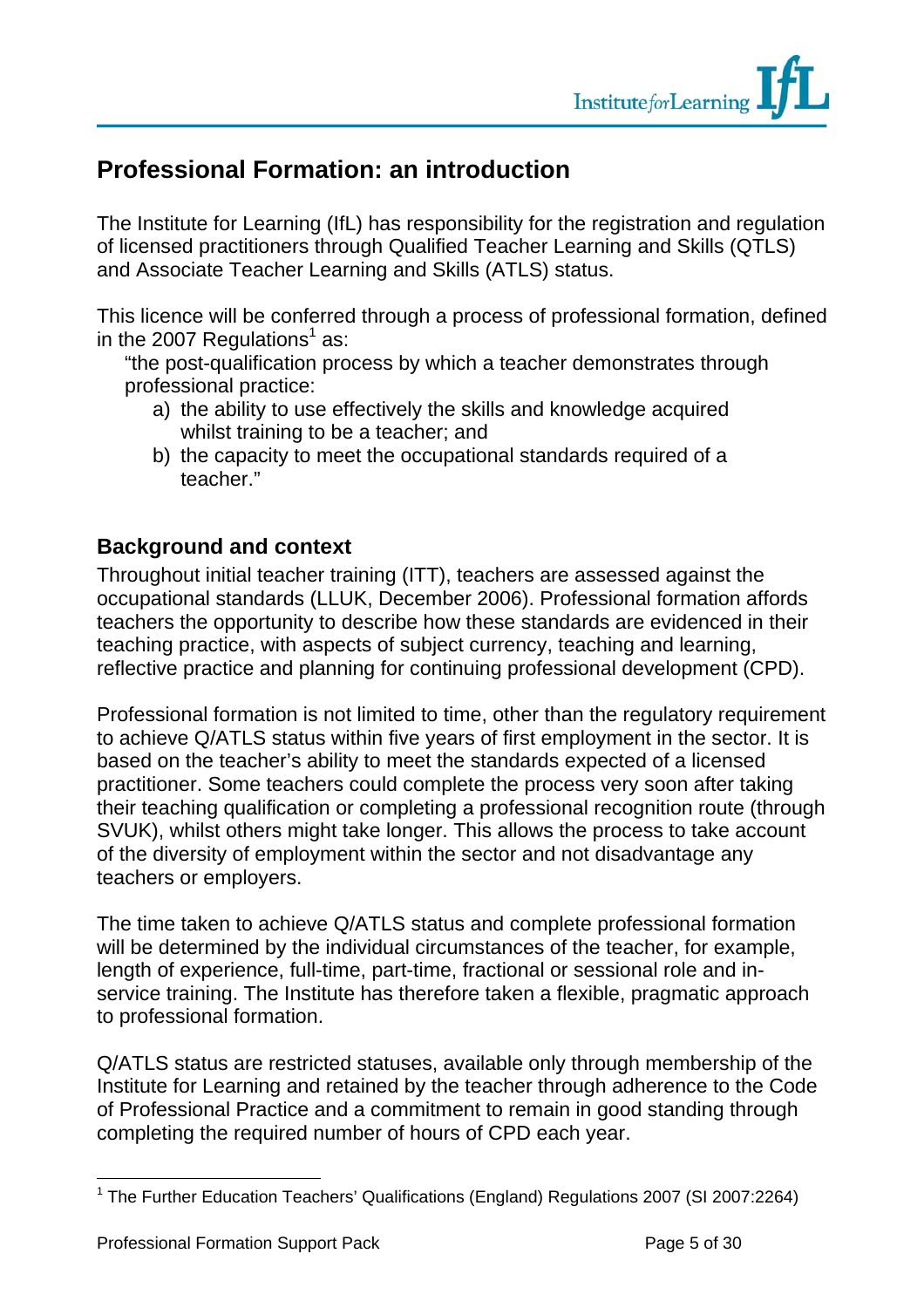

### <span id="page-5-0"></span>**Background and context (cont.)**

With these safeguards in mind, and the assurance they bring to the sector in terms of protecting the profession, the Institute has determined that a 'light touch' self-assessment model is sufficient for evidencing professional formation. The teacher tells their story through a professional formation account, drawing supporting evidence from a variety of sources.

#### **The professional formation account**

Candidates for Q/ATLS status will be expected to submit their professional formation account through the Institute's online personal learning space, RE*f*LECT. An application template will enable the candidate to add evidence from a variety of sources (scanned documents, video, peer reviews, audio, etc) to support the application. The Institute will provide exemplars of accounts and a dedicated support service to assist candidates.

The account comprises two forms of evidence:

- a) **mandatory elements** are drawn from typical sources and are common for all candidates;
- b) **personalised elements** are individual reflections on professional elements, incorporating evidence from a variety of sources appropriate to the candidate.

### **Mandatory elements**

Within professional formation, there are a number of fixed or compulsory evidence requirements, determined through regulation or other requirements deemed by the sector to fit all teaching roles.

These may change over time, but currently include:

1. **Completion of an approved qualification** (or equivalent) or through the professional recognition scheme at a level appropriate to QTLS (level 5) or ATLS (level 3 or 4) status.

eg: scanned certificates authenticated by the employer or direct notification from the awarding body

2. **Numeracy and literacy skills** at or above level 2.

eg: scanned certificates authenticated by the employer, direct notification from the awarding body or other evidence, such as numeracy or literacy skills within the teacher's subject specialism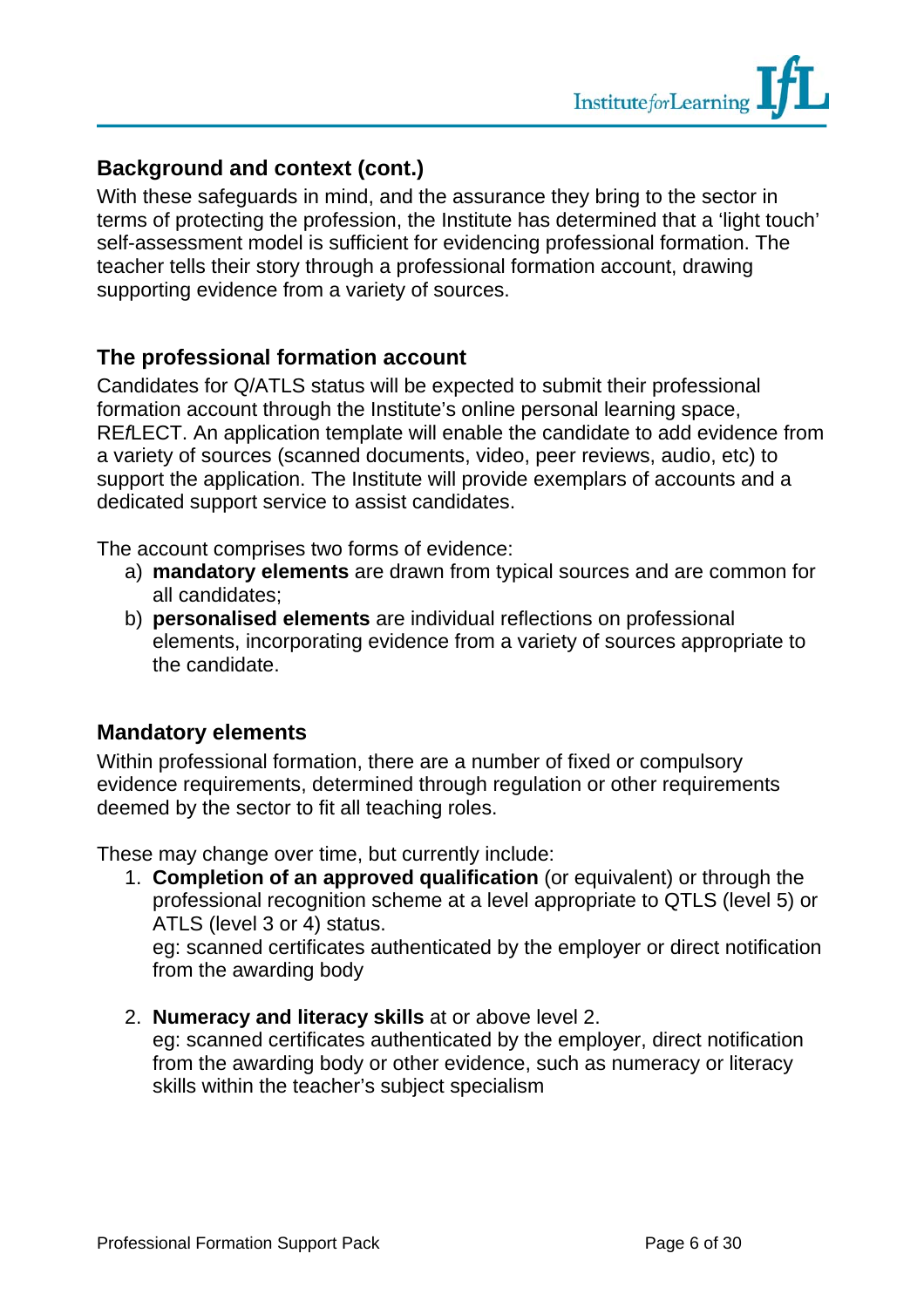### <span id="page-6-0"></span>**Mandatory elements (cont.)**

- 3. **Supporting testimony,** the endorsement of the completed application by a person deemed to satisfy the Institute's criteria for supporting claims for professional formation<sup>2</sup>,: eg: a peer review of the complete application following the Institute's
- template for supporting testimonies 4. **Declaration of suitability**

### eg: A completed declaration of suitability statement.

### **Personalised elements**

- 1. **Subject currency** an account of the candidate's expertise in their area of specialism. This could include, or be a mix of, a personal reflection on subject-related skills or expertise, peer observation from a suitable expert witness<sup>3</sup>, scanned copies of endorsed qualifications in the subject area, etc.
- 2. **Teaching and learning** an account of the candidate's ability to use effectively the skills and knowledge acquired through ITT to deliver their subject to a range of learners This could include, or be a mix of, a personal reflection on teaching and

learning, peer or learner observation from a suitable expert witness, observation of teaching and learning, micro teaching, etc.

3. **Self assessment** – an individual analysis of the candidate's learning needs and goals for the next 12 months. This could include (or be a mix of) a personal reflection on teaching practice using REfLECT (or other reflective method), evidence of needs analysis coming from appraisal or review, etc.

 $\overline{a}$ 

 $2$  The completed application must be endorsed by a member of the Institute for Learning (the "supporter") in a category of membership equivalent or higher than the candidate. The supporter must be an appropriately qualified teacher or associate teacher, meeting the requirements of the 2007 regulations. Further information about who will be deemed suitable to provide this supporting testimony will be published in due course.

 $3$  An expert witness (the "witness") is any person able, through qualification or experience of the candidate's work, to make an objective supporting statement. Where supporting a specific claim such as subject expertise, the witness must be suitably qualified in the subject area to make such a judgement.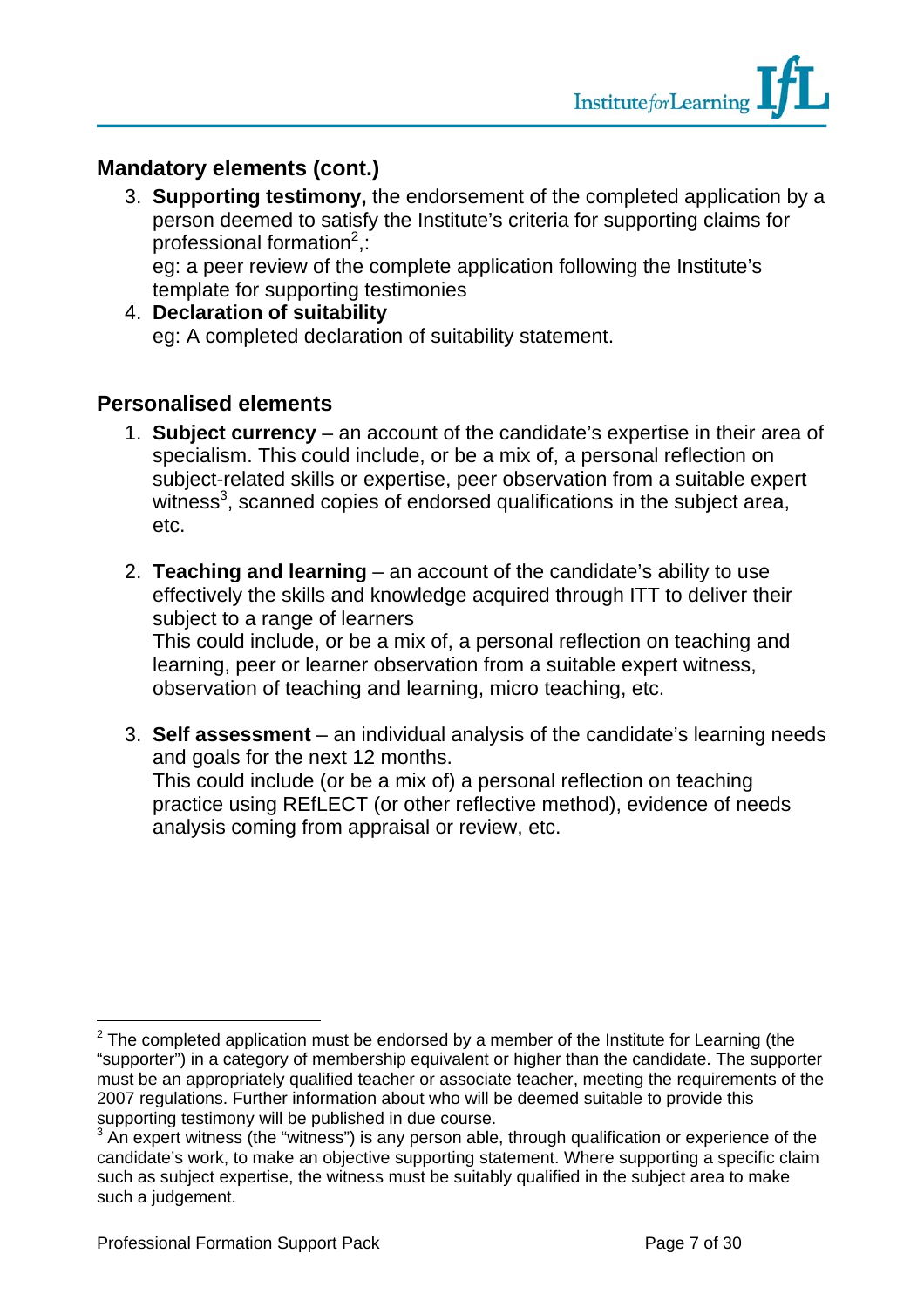### **Personalised elements (cont.)**

4. **Professional development planning** – an individualised learning plan detailing the actions the candidate will take to address the needs and goals identified through self assessment. This could include, or be a mix of, a professional development plan in

REfLECT (or other CPD planning and recording method), a scanned professional development plan, reference to the candidate's reflective journal or professional development log, etc.

5. **Reflective practice** – reflection on the impact of professional development on the candidate's teaching practice, the benefit to learners and wider communities of practice.

This could include, or be a mix of, a personal reflection on the impact of CPD, peer review, learner observations, observation of teaching and learning, collaborative working, etc.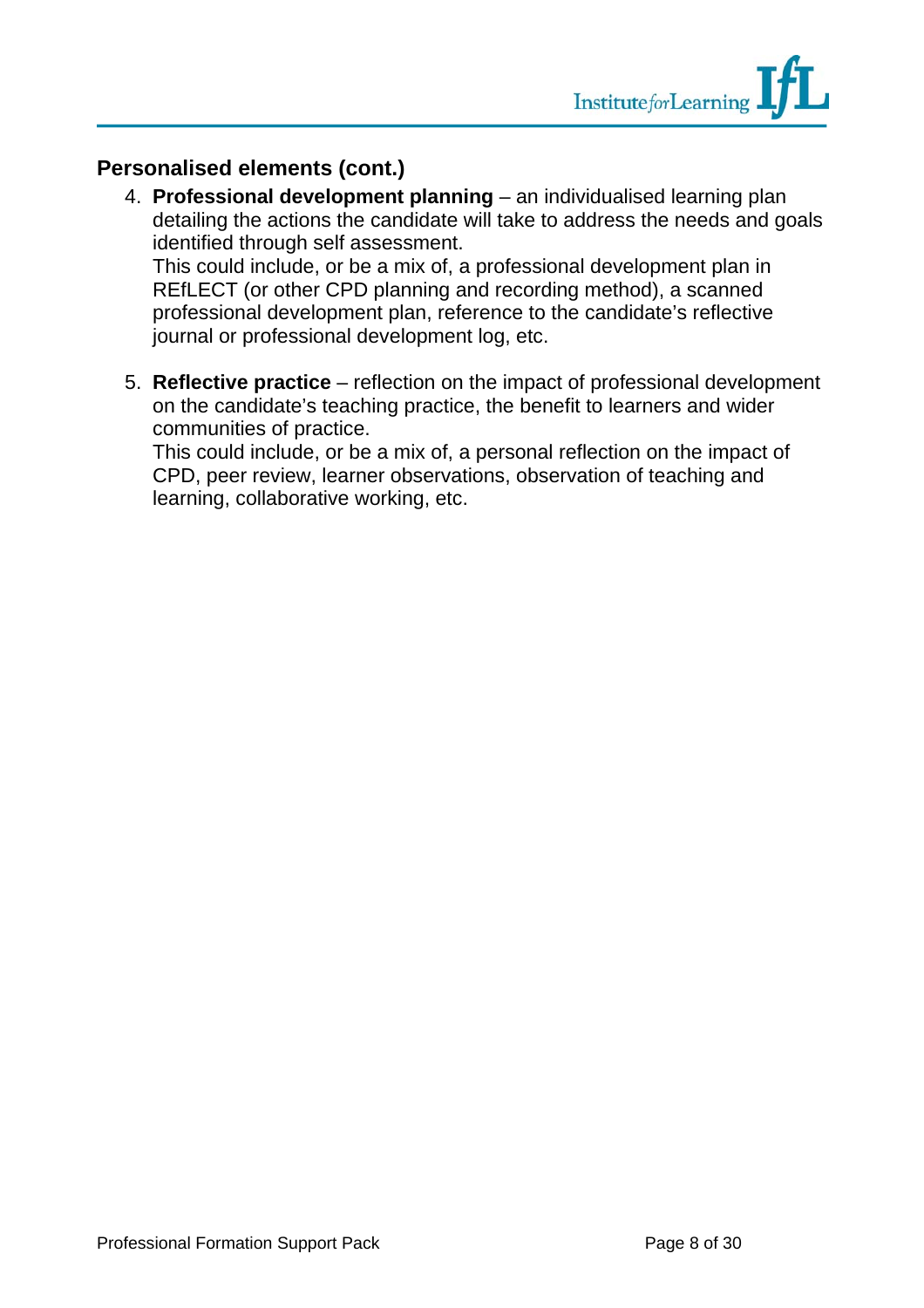# <span id="page-8-0"></span>**Application Process**

From September 1<sup>st</sup> 2008, all eligible IfL members will be able to apply to start the process of obtaining a licence to practise (Q/ATLS). See diagram on page 11.

# **Step 1: Registering your statement of intent**

You must confirm your intent to compile and submit your professional formation portfolio to the Institute.

We will run a termly submission process for professional formation and will need to receive your application of intent to apply in the first month of the term prior to which you intend to submit.

|        | Application<br>submitted by: | Portfolio<br>submitted by | Conferral of<br>Q/ATLS status<br>by: |
|--------|------------------------------|---------------------------|--------------------------------------|
| Spring | October 31                   | <b>End February</b>       | April 30                             |
| Summer | January 31                   | June 30                   | August 31                            |
| Winter | May 31                       | October 31                | December 31                          |

Deadlines are as follows:

\*Please note that the above application submission date for the first submission process in January-February 2009 will be December 31, 2008.

#### **Online via REfLECT**

We strongly recommend you complete this process through REfLECT, the IfL's [online CPD tool. There are many additional benefits to using REfLECT – see](#page-16-0) Appendix A.

All members have a complimentary account which can be accessed via the [Members' Area; for more information and resources on how to access REfLECT,](#page-18-0) see Appendix B; and [how to complete your statement of intent, see Appendix B.](#page-18-0)

Key advantages of using REfLECT for professional formation are that you will simplify the submission process for both your application and portfolio, and that this allows your supporter to access and review your portfolio online. REfLECT users will also enjoy the benefit of quicker response times in many cases to their communications with IfL due to the efficient nature of the system.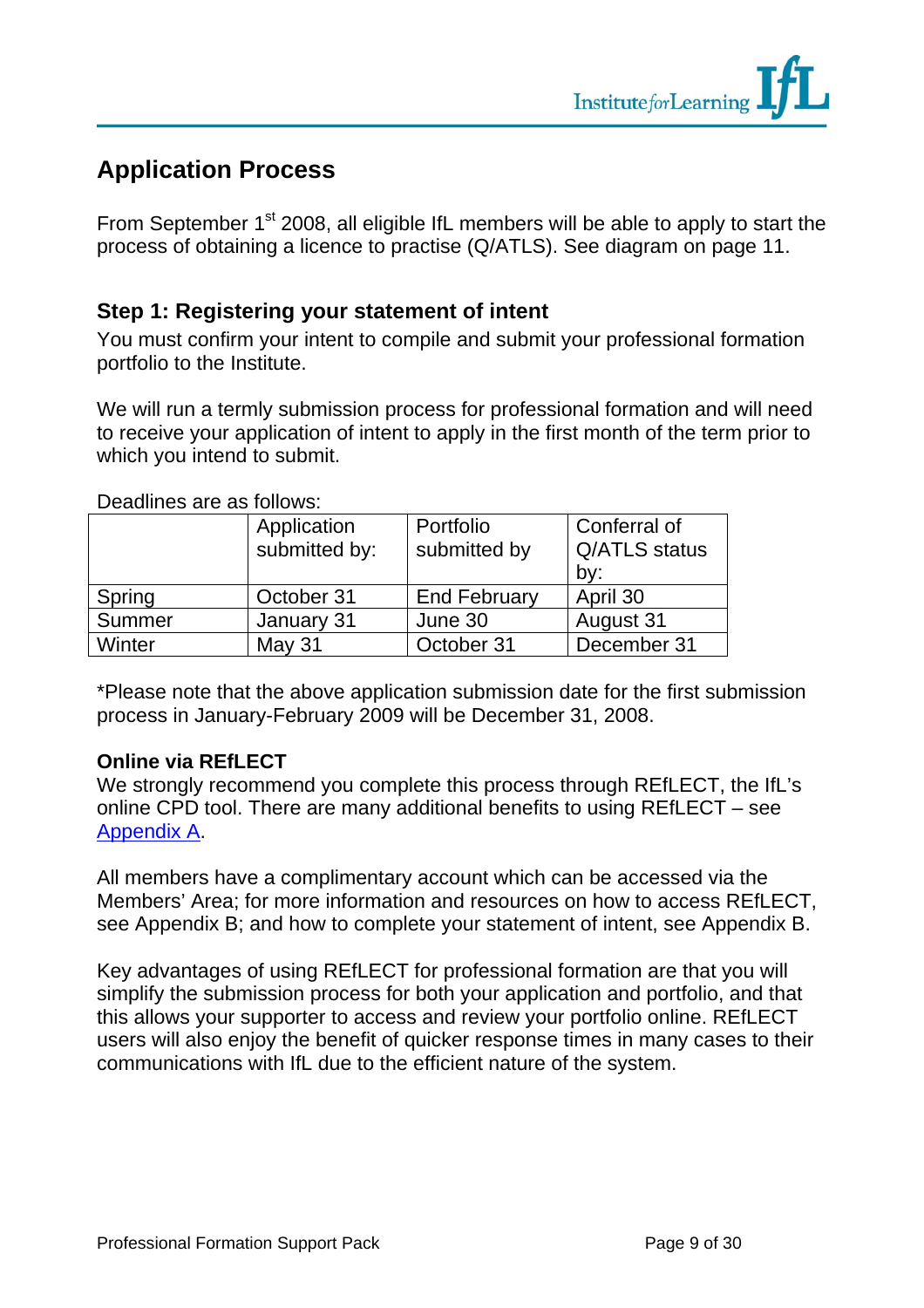# **Step 1: Registering your statement of intent (cont.)**

#### **Hard copy by post**

A hard copy application form is offered as an alternative, primarily for people with no or limited internet access. To request this application form, email pf@ifl.ac.uk with a subject line 'PF application request'. You may also call the membership team on 0844 815 3202, option 1.

Before using this method, we would ask you to carefully consider whether this means of submission is the most appropriate and suitable for you.

#### **Which option is best for you?**

Please consider your application method carefully to ensure this is the best option to support you. Members may wish to use REfLECT to boost their ICT skills and confidence.

### **Step 2: Compile your professional formation account**

After submitting the application, you can begin the compilation of your Professional Formation portfolio: a paper or online file of the appropriate core elements (see Professional Formation link: PF Annex link). You will also need to identify a supporter for your application.

### **Step 3: Submit your professional formation portfolio**

From January 2009 onwards, you can submit your portfolio of evidence to IfL, along with a supporting statement form.

You can submit your portfolio via RE*f*LECT, or if unable to do so, by post. Please note that you need to have advised IfL at the time of your statement of intent that you intend to submit your portfolio in hard copy format.

### **Step 4: Review and evaluation**

Once submitted, the portfolio will be reviewed and evaluated against the mandatory and personalised elements forms of evidence.

### **Step 5: Awarding of Q/ATLS**

Confirmation of receipt of your application for Q/ATLS status will be advised by [email and Q/ATLS status shall be awarded to successful applicants at the end of](#page-8-0)  each term submission period.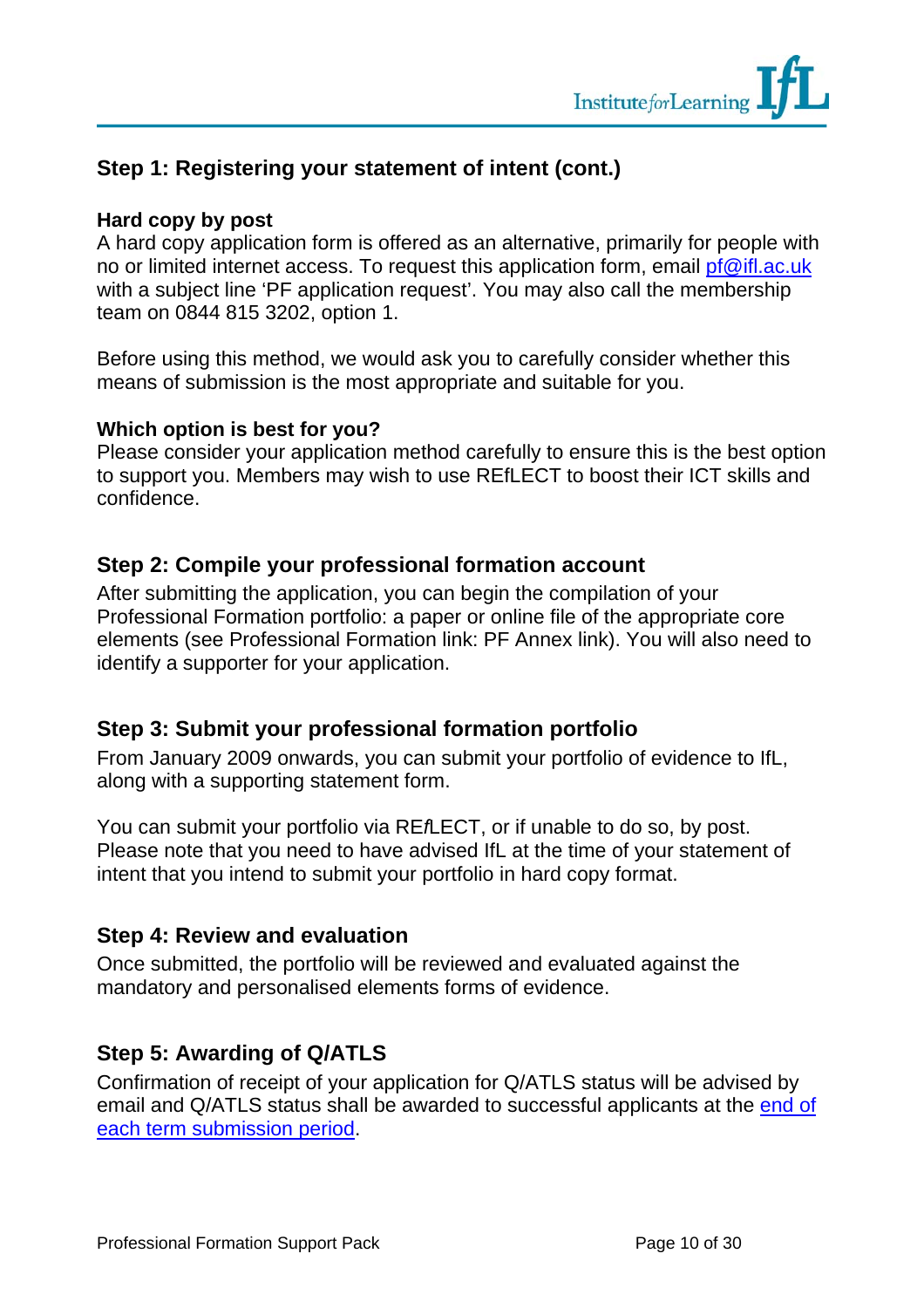

# <span id="page-10-0"></span>**Development of Professional Formation**

We shall be adopting a two phased approach to the initial research and development of the Professional Formation process.

The initial phase will run from September 2008 to December 2009 and will target teacher educators and CPD professionals, drawn from our membership. This group will assist us to develop and refine the core research questions and methodology.

Phase two of the research will run from January to March 2009 and will incorporate lessons learned from the first phase. The primary aim of this second phase will be to extend the scope of the research to inform a review of a larger sample of IfL members. This larger group will include IfL Fellows, IfL council members, other experienced teachers and some of those who have completed their teaching qualifications since September 2007. They will assist us in testing the characteristics of the submission process for its efficiency, quality and robustness.

Evaluation and feedback from these initial research phases will take place from April to May 2009 with reports issued by the end of June 2009, providing guidance for future applicants.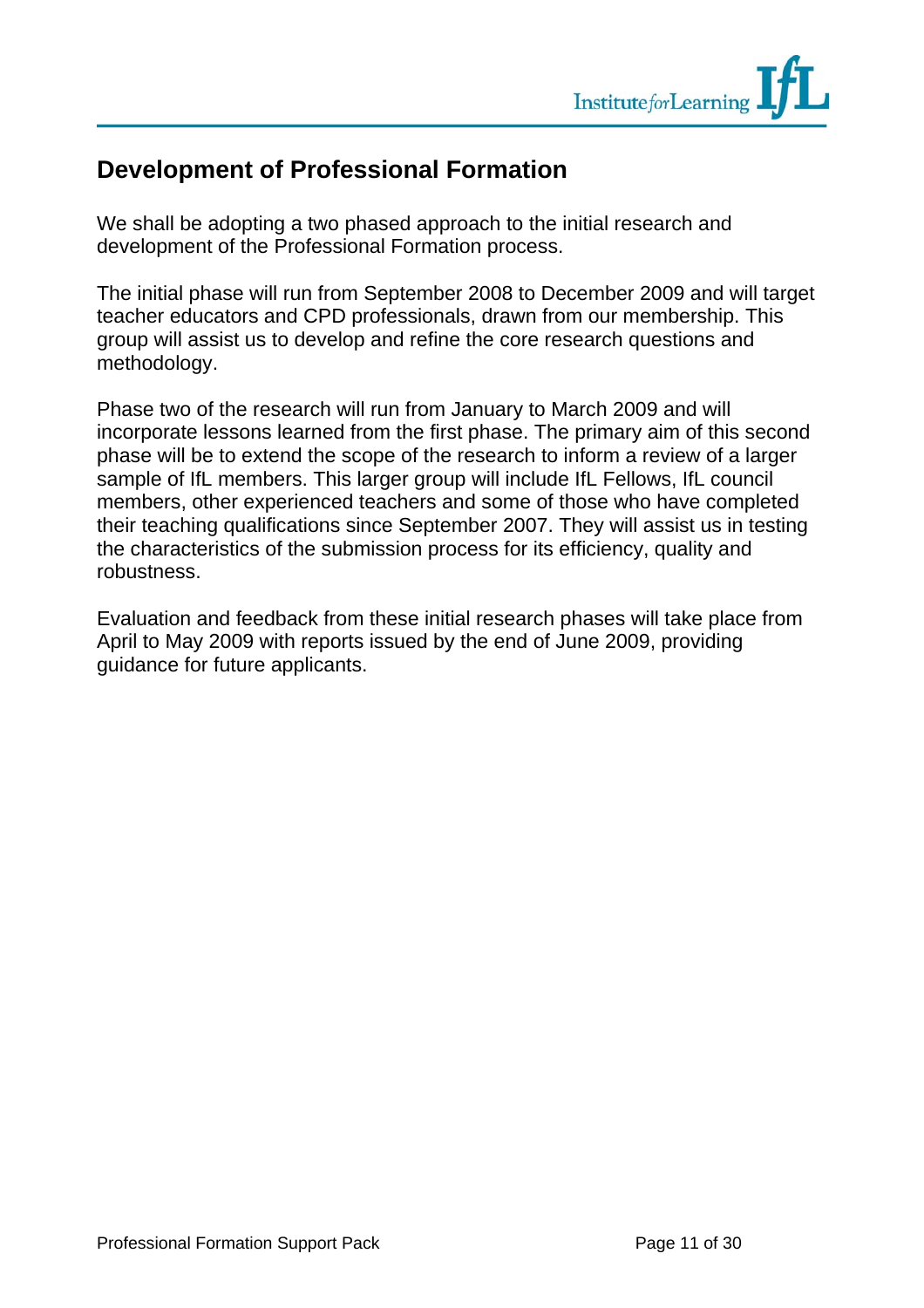# <span id="page-11-0"></span>**Frequently asked questions**

### **What is Q/ATLS and how will it help me in the future?**

Qualified Teacher Learning and Skills (QTLS) and Associate Teacher Learning and Skills (ATLS) are the new benchmark standards for licensed practitioners which will apply to teachers in the FE sector, as outlined in Equipping Our [Teachers for the Future \(PDF will open in new window on external website\)](http://www.dfes.gov.uk/furthereducation/uploads/documents/equippingourteachersforthefuture-115-161.pdf)

### **How do I get my Licence to Practise?**

Licensed Practitioner status is not mandatory for all: however the IfL is encouraging all those teaching in the Learning and Skills sector to achieve this as a demonstration of professionalism. The licence will be conferred subject to successful completion of professional formation. The Institute has provided the framework for members who wish to complete professional formation in REfLECT, the IfL bespoke online personalised learning space.

### **I already have a teaching qualification. Will I be eligible for Q/ATLS? What level is this qualification at?**

Qualifications are separate from licensed practitioner status (Q/ATLS) status, [which will only be conferred following a process of professional formation. For an](http://www.ifl.ac.uk/services/p_wwv_page?id=156&session_id=) overview of the requirements and mechanism for licensed practitioner status, please go to the relevant page in the Join section of this website. For information regarding which level your qualification was awarded at you should contact the awarding institution or SVUK.

### **I'm qualified to teach in primary/secondary schools. Can I get Q/ATLS?**

From 1st September 2007, on entering teaching in the further education sector, holders of QTS will continue to be recognised as being qualified to teach in further education. You will need to complete an FE orientation module (which will be available from LLUK) and professional formation within two years to become licensed.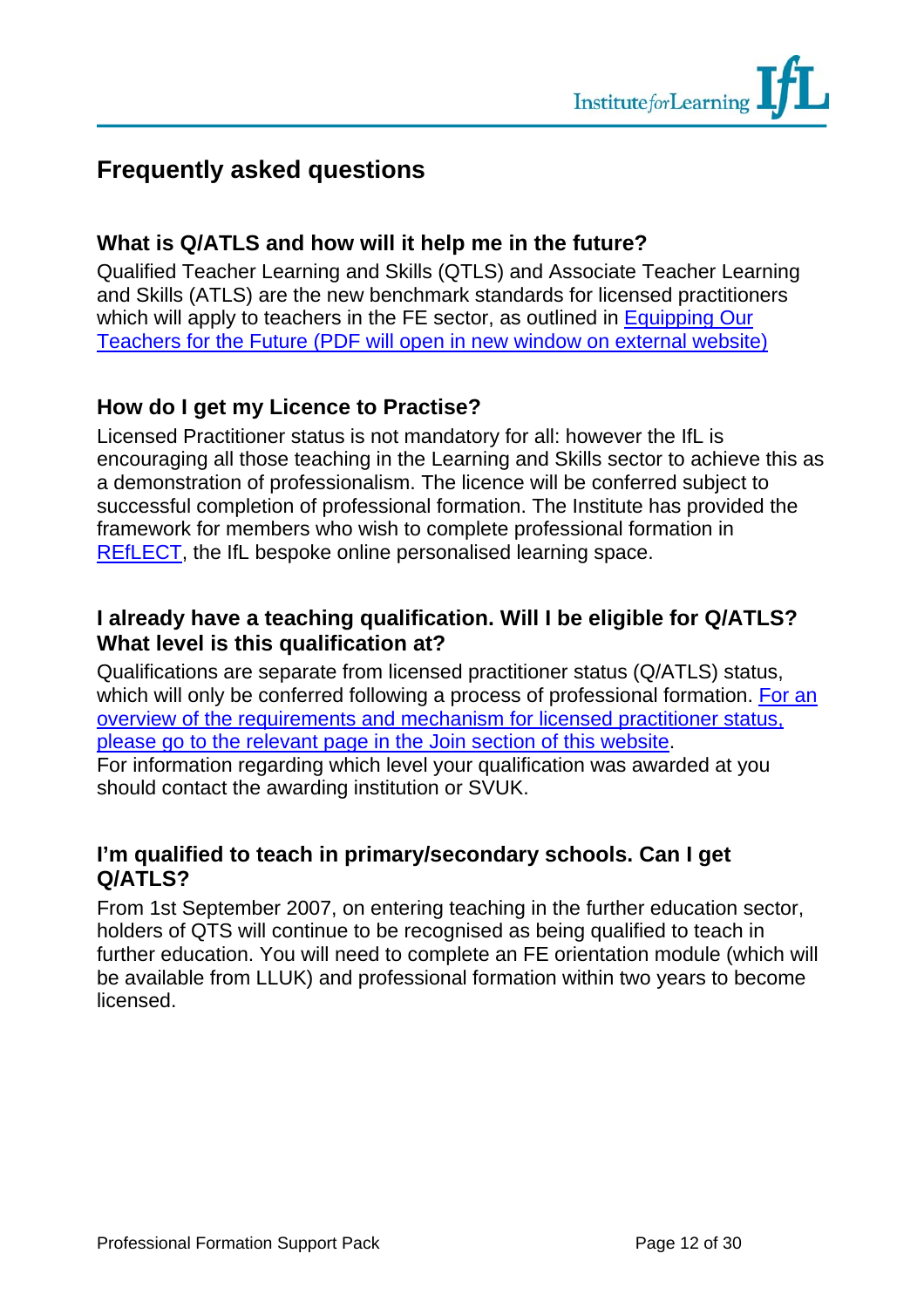# **Frequently asked questions (cont)**

### **What information is available for teachers with qualifications other than teaching to support them in achieving QTLS?**

For experienced teachers and trainers who may not have the required teaching qualifications, there is currently a General Professional Recognition Learning and Skills scheme available through Standards Verification UK (SVUK). Upon completion of the process, you will be able to gain full member status with IfL, and therefore you shall be an eligible candidate for QTLS.

To contact SVUK regarding this call 0113 241 0433 or email recognition@svuk.org

# **Will I be tested against the minimum core<sup>4</sup> in order to gain Q/ATLS?**

There is no test to become a licensed practitioner (Q/ATLS), but a condition of gaining and maintaining the licence is that you have completed a programme to the satisfaction of the IfL or have obtained an award approved by the Secretary of State, to demonstrate that you have the necessary literacy, numeracy and information and communications technology skills to teach.

# **To keep my Licence, do I have to teach during the year? (career breaks, etc)**

There is no requirement for you to teach during your membership but you will be required to provide evidence of remaining in good standing within the profession.

[Equipping Our Teachers for the Future \(PDF will open in new window on external](http://www.dfes.gov.uk/furthereducation/uploads/documents/equippingourteachersforthefuture-115-161.pdf)  website) introduced the requirement to 'remain in good standing' as a critical component of maintaining the Licence to Practise. All teachers will therefore be required to demonstrate evidence of post-qualification professional development to maintain licensed status.

[The Further Education Teachers' Continuing Professional Development and](http://www.opsi.gov.uk/si/si2007/uksi_20072116_en_1)  Registration Regulations (England) 2007 (link will open in new window on external website) extend this requirement to all teachers. We have a broad interpretation of teaching as befits the diversity of the sector and the Regulations make a number of provisions relating to CPD to allow for particular personal circumstances.

 $\overline{a}$ 

<sup>&</sup>lt;sup>4</sup> The assessment strategy for addressing literacy, language, numeracy and ICT needs in education and training.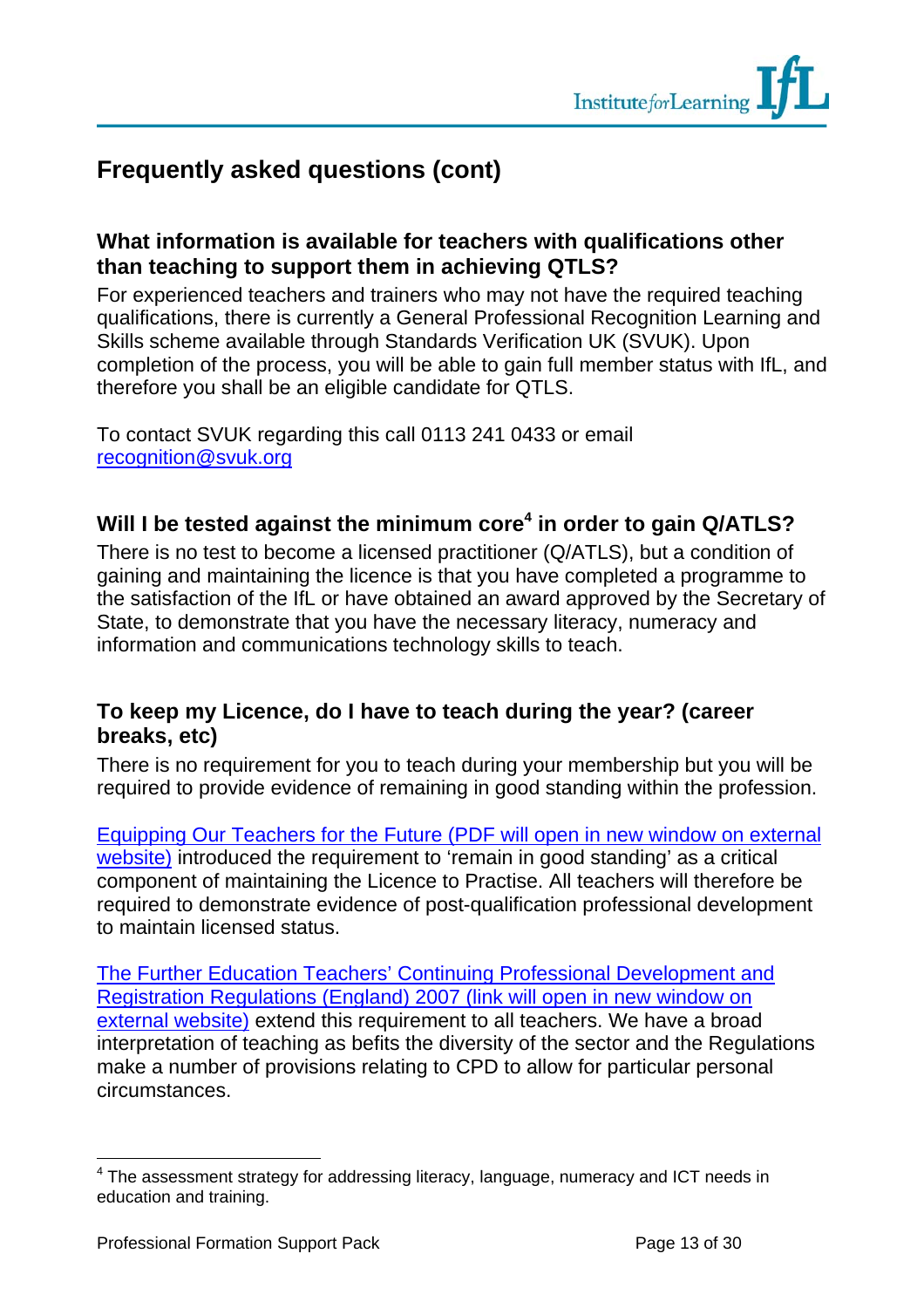

# **Frequently asked questions (cont)**

#### **I'm not a numeracy teacher but am I correct in saying that I will need to complete the National Test in Numeracy at Level 2 in order to gain Q/ATLS?**

You will be required to provide evidence that you hold the equivalent to the level 2 Literacy and Numeracy. This can be O Levels or GCSE'S or if you are not from the UK, an international equivalent (these can be verified by NARIC, the National Agency for providing information and expert opinion on vocational, academic and professional skills and qualifications worldwide).

SVUK and the Institute will shortly be publishing further guidance on how to gain appropriate evidence of literacy and numeracy at Level 2.

### **Why must I register my intention to begin the professional formation process?**

By registering your intention to undertake professional formation you are asserting your determination to become a licensed practitioner. In this interim year (the first awards of Q/ATLS will not be until April 2009), registering your intention to acquire Q/ATLS (coupled with IfL membership) will serve as evidence to employers (current or future) of your status as a professional.

### **How might I attain Q/ATLS status if I work through an agency for an extended period of time?**

Your working situation will not effect your application for Q/ATLS as long as you are currently teaching within the sector, the context is irrelevant

### **How long will it take for me to apply for Q/ATLS?**

The time frame for Q/ATLS can be for a long or short a period as is convenient for you, the applicant subject to the following limitations:

- If you were first employed as a teacher after 1 September 2007, and you hold DTLLS or CTLLS, you have a period of 5 years from the date you were first employed in which to complete the Professional Formation process and obtain Q/ATLS (as applicable).
- If you were first employed as a teacher after 1 September 2007, and you hold QTS, you have a period of 2 years from the date you were first employed in which to complete the Professional Formation process and obtain Q/ATLS (as applicable).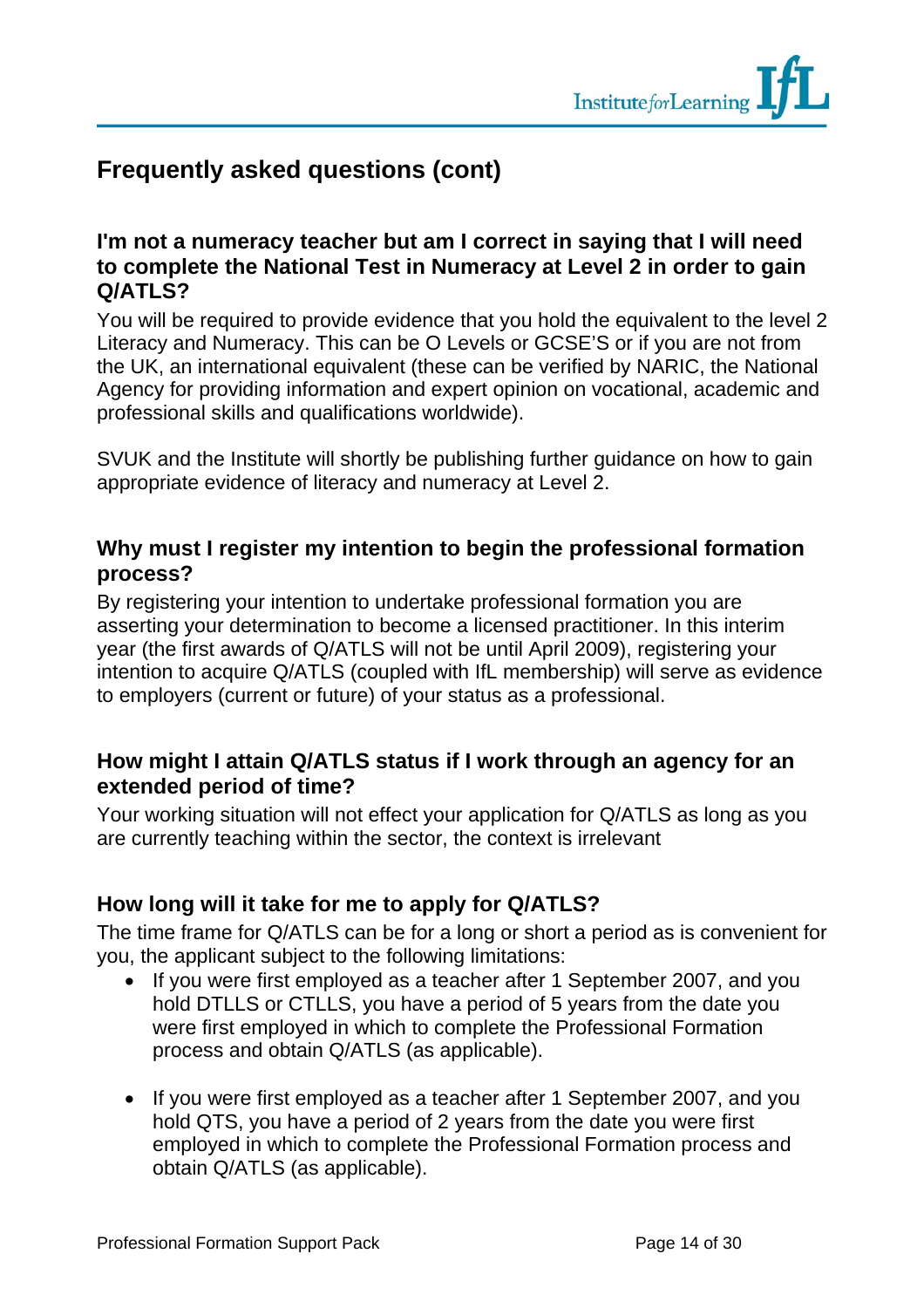# **Frequently asked questions (cont)**

### **When will I be able to gain Q/ATLS?**

You will be able to gain full Q/ATLS status from April 2009 onwards after submission of your portfolio in January 2009. Please refer to the submission timeline on page 9.

### **Do I have to use REfLECT to go through the professional formation process?**

While it is not mandatory to use REfLECT for professional formation, we strongly recommend it as the most efficient and secure means of compiling and submitting your portfolio.

# **What kind of files can be uploaded to REfLECT?**

The following file extensions are recognised by REfLECT:

| .avi  | .htm | .pps     | .txt |
|-------|------|----------|------|
| .bmp  | .ico | .ppt     | .wma |
| .CSV  | .jpg | .psd     | .wps |
| .doc  | .mdb | .pub     | .xls |
| .docx | .mdi | .rtf     | .xml |
| .dot  | .mht | .tif     | .zip |
| .gif  | .pdf | .tmp     |      |
| .gwb  | .png | .torrent |      |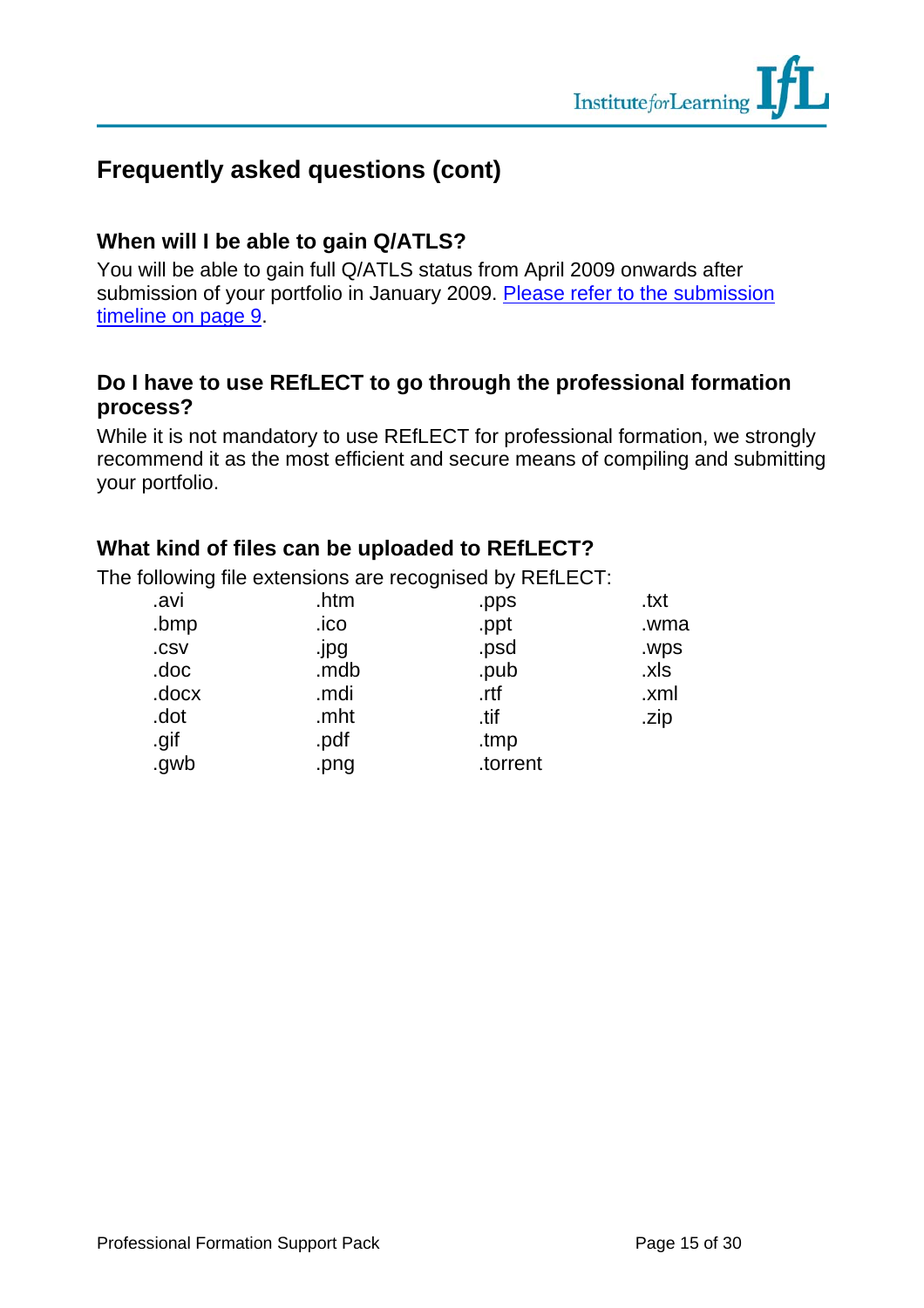# <span id="page-15-0"></span>**Further reading and information**

#### [Professional Formation Overview Brochure](http://www.ifl.ac.uk/services/docs/1257/ProfessionalFormationOverview.pdf)

Brochure giving a summary of Professional Formation process and policy.

[Briefing Document for key stakeholders, HE institutions and awarding bodies](http://www.ifl.ac.uk/services/docs/1287/Briefing_Paper_for_Stakeholders_Institutions_and_Awarding_Bodies.pdf)

This guidance is for higher education institutions, awarding bodies, employing organisations and other sector stakeholders, outlining the broad concepts of professional formation.

#### [Guidance from LLUK for awarding institutions on teacher roles and initial teaching](http://www.lluk.org/documents/ai_guidance_aug07_version3.pdf) qualifications

This document provides guidance for awarding institutions developing qualifications for the initial training of teachers in the Further Education (FE) Sector in England. It provides details of the qualifications required for those teachers new to the sector and undertaking teacher training from September 2007.

# **REfLECT**

[REFLECT - IfL's online CPD tool - an overview](http://www.ifl.ac.uk/services/docs/682/IfL%20Reflect%20Overview.ppt)

[REFLECT - an update on progress of the pilot](http://www.pebbleweb.co.uk/ifl/viewasset.aspx?oid=567&type=webfolio)

#### [PebblePad Presentation Videos](http://www.pebblelearning.co.uk/help.asp##)

PebblePAD is the donor system for REfLECT. Much of the information supporting PebblePAD is applicable to REfLECT

### **Policy Documents**

#### [Professional Formation statement](http://www.ifl.ac.uk/services/docs/1248/ProfessionalFormationStatement.pdf)

The IfL's full policy statement on Professional Formation.

#### **[Annexe to Professional Formation Statement](http://www.ifl.ac.uk/services/docs/1247/ProfessionalFormationAnnexeA.pdf)**

This Annexe should be used alongside the above statement as it maps to the LLUK standards

[The Further Education Teachers' Qualifications \(England\) Regulations 2007](http://www.opsi.gov.uk/si/si2007/uksi_20072264_en_1)

[The Further Education Teachers' Continuing Professional Development and](http://www.opsi.gov.uk/si/si2007/uksi_20072116_en_1)  Registration (England) Regulations 2007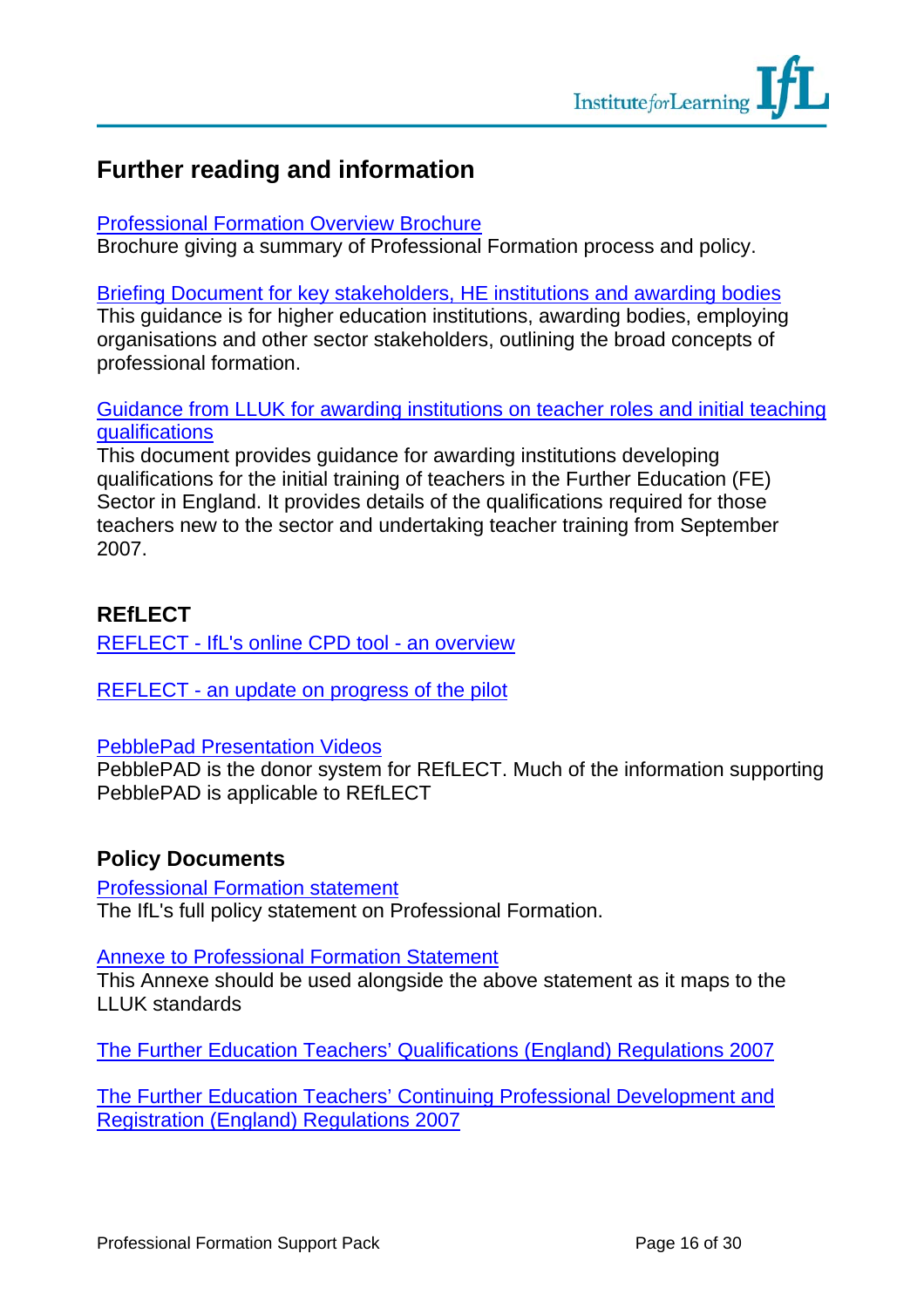# <span id="page-16-0"></span>**Appendix A - REfLECT: an Overview**

REfLECT was first introduced to the IfL as a piece of software (PebblePad), developed by Pebble Learning and already in use in many parts of the education system. We saw great value in this tool and have commissioned this bespoke version for use by our members, which has been name REfLECT.

REfLECT incorporates the requirement to record CPD along with the existing features. You can see an example of the REfLECT interface here.

# **Features of REfLECT**

- **Thoughts** you are able to log thoughts as you think of them. Perhaps a development activity will arise from a thought immediately or much later. You can keep a store for future reference. Even if no action arises, it can be useful to put things in writing and think them through.
- **Action Plans** you are able to plan development activities in a structured way, helping you to think about what steps to take, what resources you may need, as well as some SWOT analysis.
- **Activities** This allows you to record CPD activities (or, indeed, any other kind or activity) and reflect on the impact they have had.
- **Blogs** a blog (or web log) is an online journal that you can update on an ongoing basis for any audience. You can attach files and images as needed. A powerful communication tool!
- **Webfolios** These are online portfolios. Essentially, they are multi-page websites that can be used for a variety of purposes

# **Sharing**

Any of the features within REfLECT can be shared with colleagues, peers or friends for review and/or comment. There are various levels of sharing which ensure that you are in complete control of who sees what, when.

This function can be used to enter into discussions with colleagues that may be used to enhance your professional practice (and keep a record of these). It is this function that will enable members to submit evidence of their CPD to the IfL.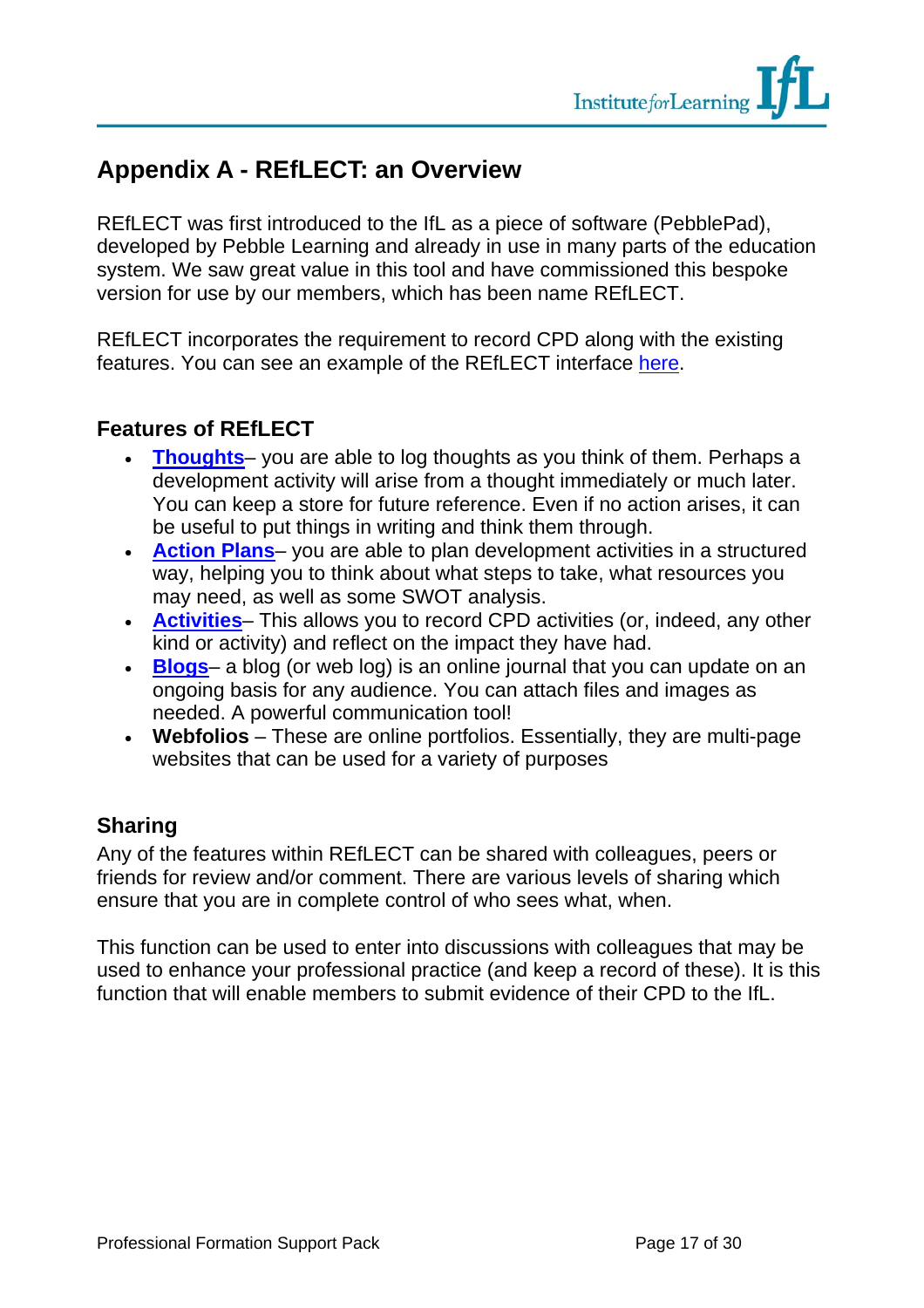

# **Appendix A - REfLECT: an Overview (cont.)**

### **Benefits of REfLECT**

#### • **Accessible**

REfLECT can be accessed via any PC (or laptop) with an internet connection and Flash Player 7 and above. REfLECT is also easy and fun to use!

#### • **Transferable**

Members can now have one place to store everything they may need to send to their employer (and for many, multiple employers), the IfL and any professional organisations they may be affiliated with. This will save time and minimise repeating

#### • **Structured**

All of the features within REfLECT contain scaffolding that helps users to record the right kind of information. This is particularly useful for those developing reflective practice.

#### • **Developing IT skills**

Through the use of REfLECT, many members may improve and build confidence in their IT skills.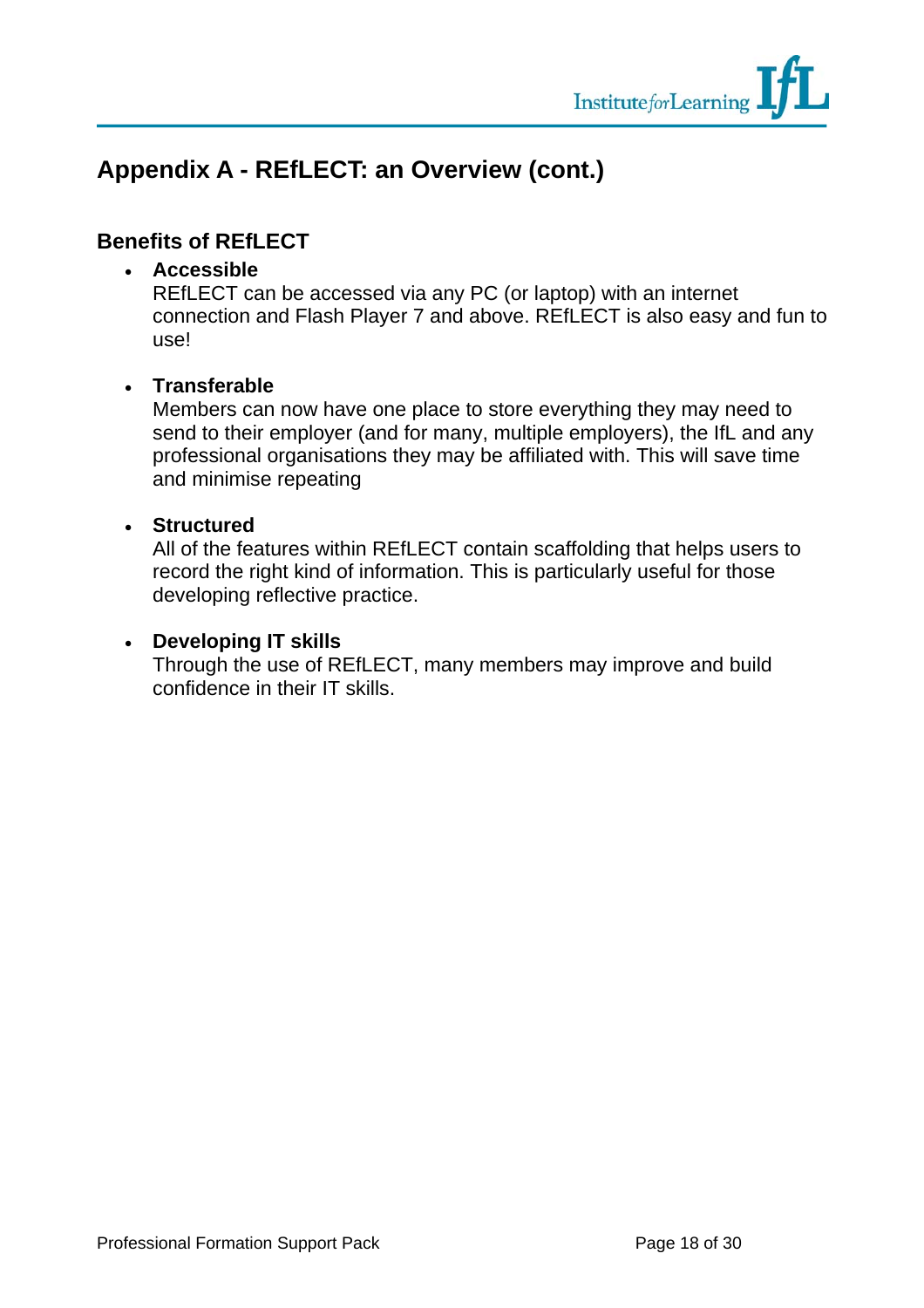

# <span id="page-18-0"></span>**Appendix B - How to log into REfLECT for the first time**



# a **Tip!**

If you are a new REfLECT user, joining for the first time in order to register for professional formation, you may have to wait up to 7 working days to receive the application form. You can begin creating assets in REfLECT and will have all other functionality from your first login.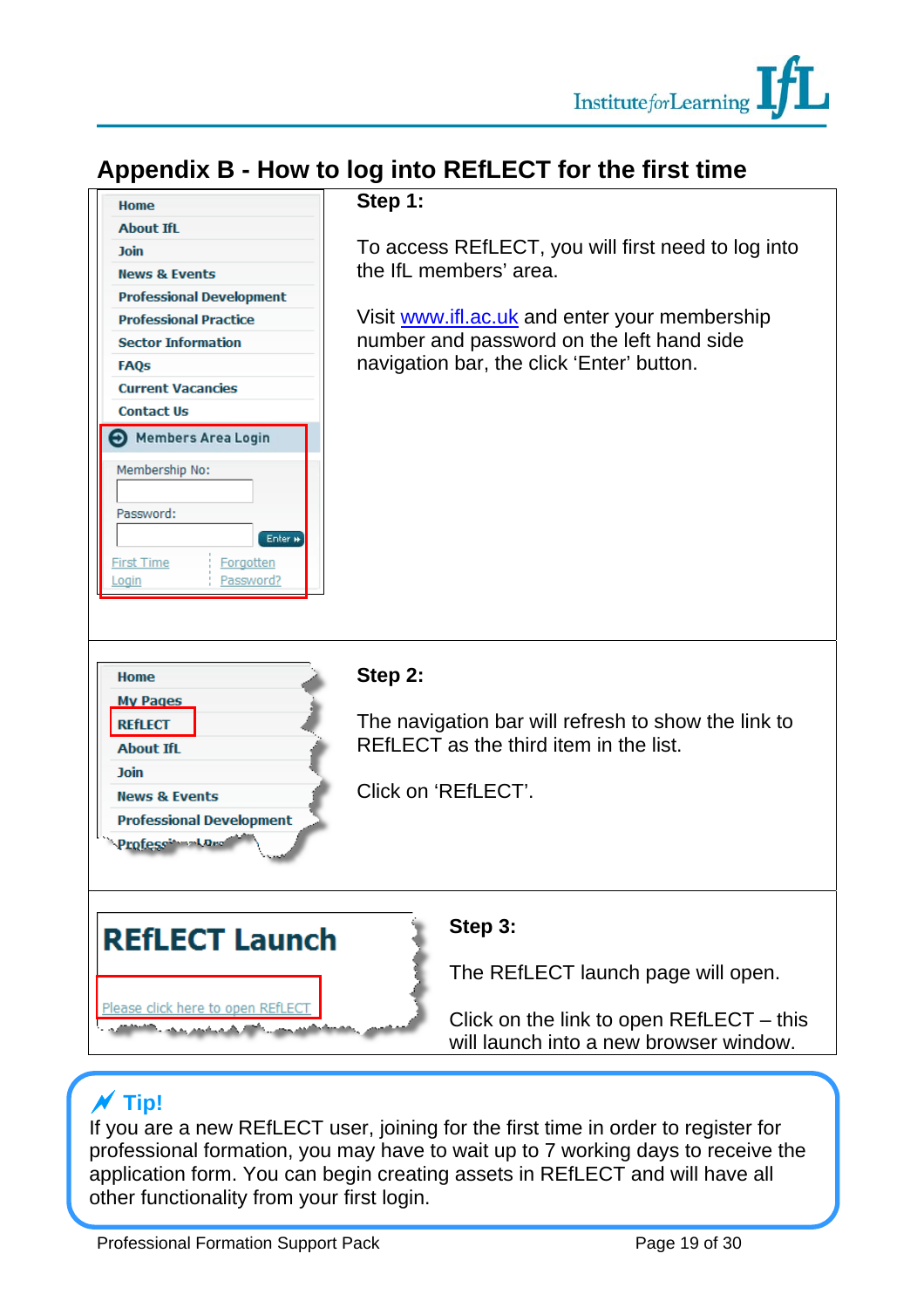

# **Appendix C - How to access the professional formation application form**

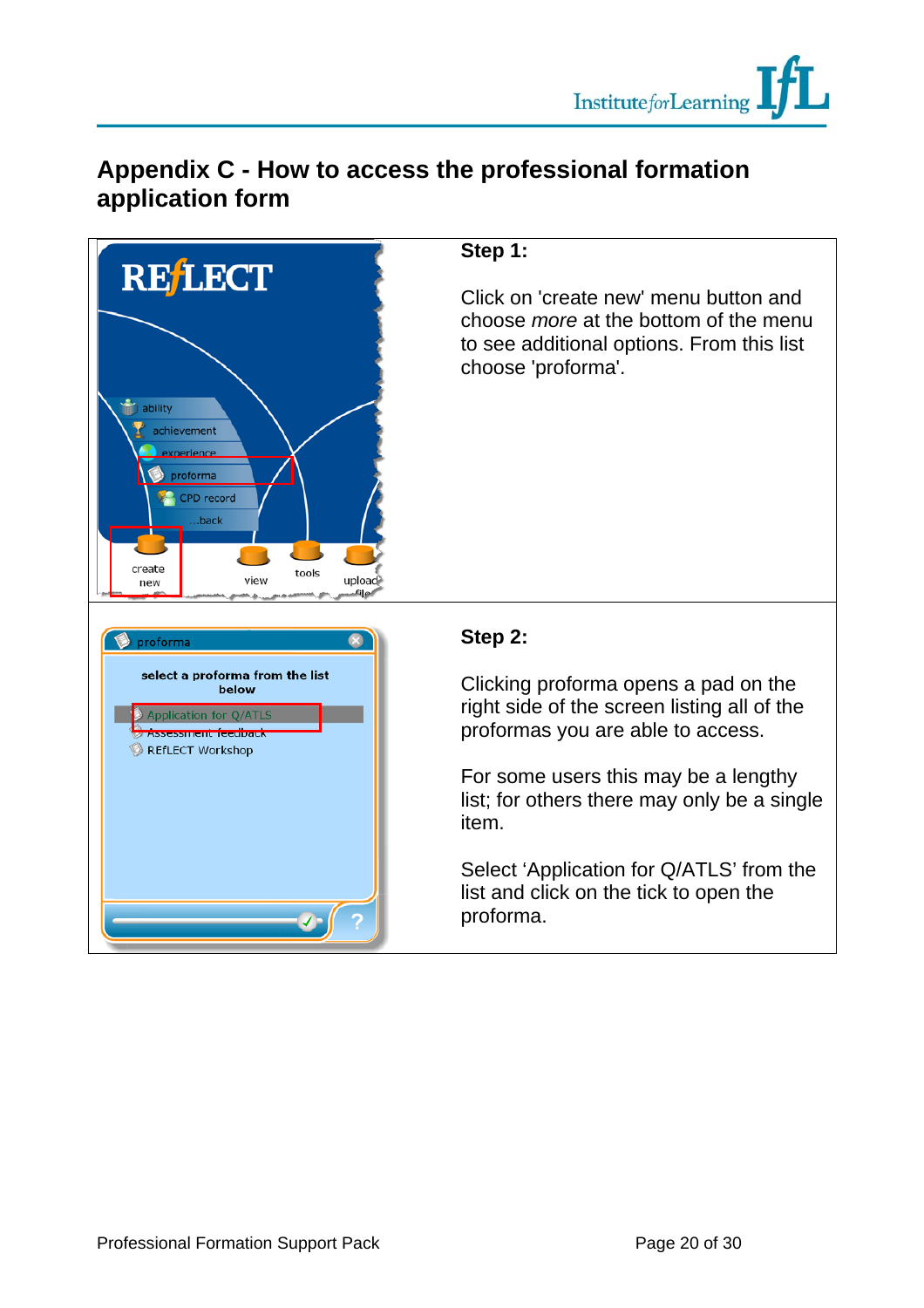# **How to access the professional formation application form (cont)**

| Œ.<br><b>Application for Q/ATLS</b>                                                                                                                                                                                                                                                                                                                                                                                                    |  |
|----------------------------------------------------------------------------------------------------------------------------------------------------------------------------------------------------------------------------------------------------------------------------------------------------------------------------------------------------------------------------------------------------------------------------------------|--|
| In order to indicate that you wish to commence the Professional Formation process, please complete this form and return it to the                                                                                                                                                                                                                                                                                                      |  |
| If. Please ensure that you have read these documents before completing this form:                                                                                                                                                                                                                                                                                                                                                      |  |
| - Professional Formation Overview Brochure<br>- Professional Romation statement.<br>- Annexe to the Professional Formation Statement                                                                                                                                                                                                                                                                                                   |  |
| These are evalable from the 25 wabsite at: www.25.ac.uk/services                                                                                                                                                                                                                                                                                                                                                                       |  |
| These documents will help you determine whether you will be eligible to apply for CITLS or ATLS. Generally speaking those 31.<br>rembes with CFLLS (or equivalent) who have been granted Herber grade can apply for CFLS - those IA, members with CFLLS (or<br>equivalent) who have been awarded Association grade can apply for ATLS. IA, members who have been a<br>should ask for confirmation of which at atus they can apply for. |  |
| <b>Tour name:</b>                                                                                                                                                                                                                                                                                                                                                                                                                      |  |
| Share Sutherland                                                                                                                                                                                                                                                                                                                                                                                                                       |  |
| Your Ift. Membership Number:                                                                                                                                                                                                                                                                                                                                                                                                           |  |
| A200345                                                                                                                                                                                                                                                                                                                                                                                                                                |  |
| Date first teaching position commenced:                                                                                                                                                                                                                                                                                                                                                                                                |  |
| 11/03/1998                                                                                                                                                                                                                                                                                                                                                                                                                             |  |
|                                                                                                                                                                                                                                                                                                                                                                                                                                        |  |
| I intend to commence the Professional Formation process, in respect of an application for the status of:                                                                                                                                                                                                                                                                                                                               |  |
| Qualified Teacher Learning and Skills (QTLS)                                                                                                                                                                                                                                                                                                                                                                                           |  |
| Associate Teacher Learning and Skifa (ATLS)                                                                                                                                                                                                                                                                                                                                                                                            |  |
| Please confirm which status I can apply for:                                                                                                                                                                                                                                                                                                                                                                                           |  |
| <b>Please</b> cardinm                                                                                                                                                                                                                                                                                                                                                                                                                  |  |
| Confirmation not required                                                                                                                                                                                                                                                                                                                                                                                                              |  |
|                                                                                                                                                                                                                                                                                                                                                                                                                                        |  |
| 1 intend to undertake the Professional Formation process with effect from:<br>01 Saterday 2008                                                                                                                                                                                                                                                                                                                                         |  |
|                                                                                                                                                                                                                                                                                                                                                                                                                                        |  |
| So hash sion Declaration<br>I understend that if I was first employed as a teacher after 1 September 2007, and I hold OTLLS in CTLLS, I have a period of S.                                                                                                                                                                                                                                                                            |  |
| years from the date I was first employed in which to complete the Professional Formation process and obtain QTLS or ATLS (as<br>applicable).                                                                                                                                                                                                                                                                                           |  |
| I understand that if I was first amployed as a teacher after 1 September 2007, and I hold QTS, I have a period of 2 years from                                                                                                                                                                                                                                                                                                         |  |
| the date I was first employed in which to complete the Professional Formation process and obtain QTLS or ATLS (as applicable).                                                                                                                                                                                                                                                                                                         |  |
|                                                                                                                                                                                                                                                                                                                                                                                                                                        |  |
| <b>Edit Response</b>                                                                                                                                                                                                                                                                                                                                                                                                                   |  |
|                                                                                                                                                                                                                                                                                                                                                                                                                                        |  |
|                                                                                                                                                                                                                                                                                                                                                                                                                                        |  |
|                                                                                                                                                                                                                                                                                                                                                                                                                                        |  |
|                                                                                                                                                                                                                                                                                                                                                                                                                                        |  |
|                                                                                                                                                                                                                                                                                                                                                                                                                                        |  |
| proforma                                                                                                                                                                                                                                                                                                                                                                                                                               |  |
| person                                                                                                                                                                                                                                                                                                                                                                                                                                 |  |
|                                                                                                                                                                                                                                                                                                                                                                                                                                        |  |

**HILL** 

tag this asset

sen

add

gateway bioa

CPD Record

word

printer

#### **Step 3:**

The application form will open in a new window.

Complete all of the fields before clicking the 'save changes' button. This will save the form to REfLECT and show you the completed version.

If you want to make any changes you can select 'edit response', otherwise simply close the window when you are finished.

#### **Step 4: Submitting the application form**

From the 'end pad' (or from the 'overview pad' if you submit the form later), you can submit the application form to the Professional Formation Application Gateway.

Select 'send to' then 'gateway'.

At the bottom of the pad that appears click on the 'show open and password protected gateways' icon.

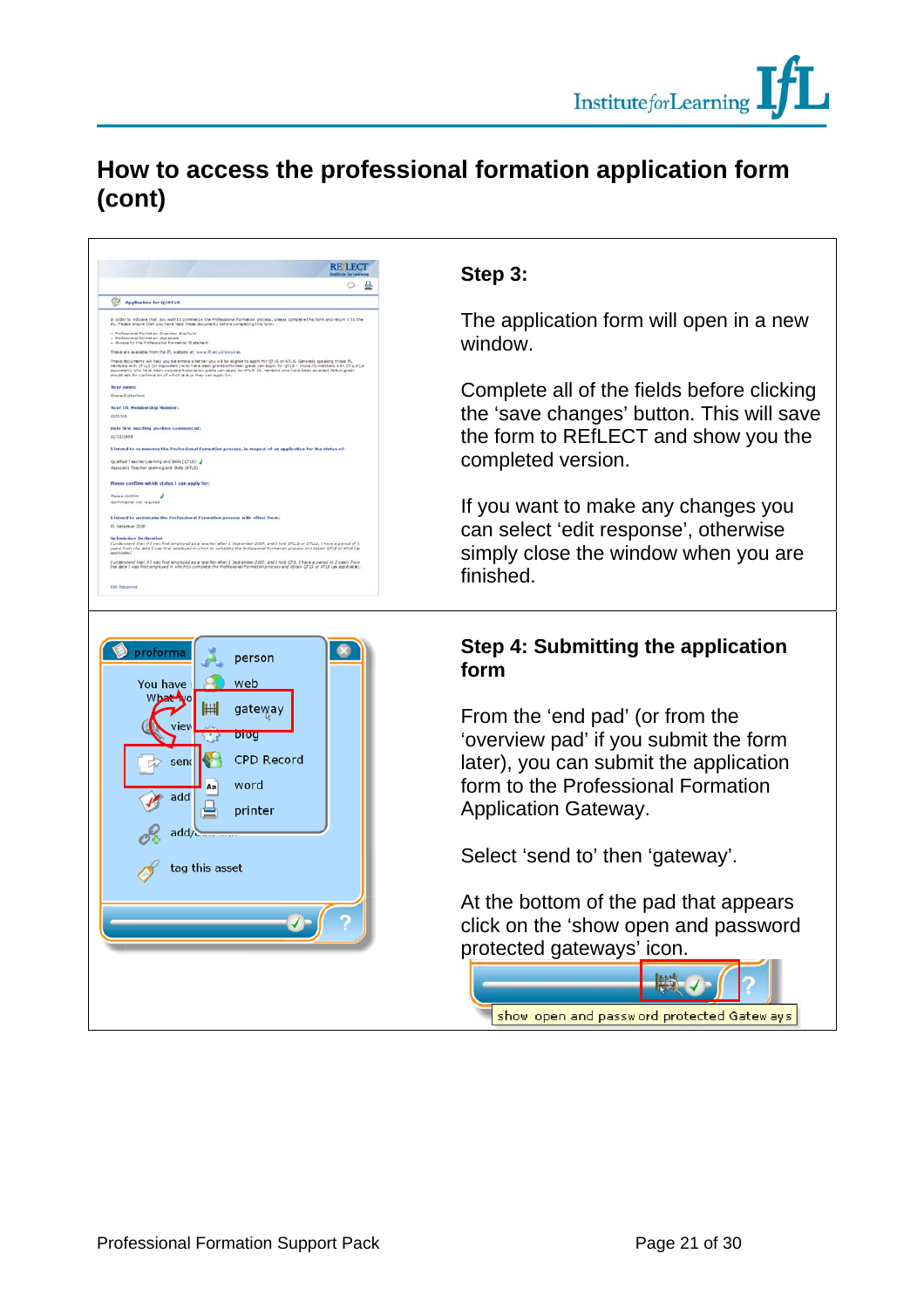# **How to access the professional formation application form (cont)**

|                                                                                            | S                              |
|--------------------------------------------------------------------------------------------|--------------------------------|
| Application for Q/ATLS<br>▼     Main Gateway<br><b>Professional Formation Applications</b> | $\mathsf C$<br>A<br>th         |
|                                                                                            | TI<br>Οļ<br>fo<br>ar<br>a.     |
| 殿                                                                                          | TI<br>th<br>to                 |
|                                                                                            | lf<br>a<br>$\mathsf{c}$ ł<br>g |
|                                                                                            | lf<br>R<br>g                   |

### **Step 5:**

**hoose 'Professional Formation'** pplications' from the list and click on e tick to submit.

he Professional Formation gateway will pen to show you that your application orm has been successfully submitted nd you will receive an email notification s a receipt.

here will be many application forms on e gateway though you will only be able view your own.

you make any changes to your application form within REfLECT these nanges will register immediately on the ateway.

you delete your application form in EfLECT it will be removed from the ateway.

### **What happens next?**

You should start collecting your professional formation portfolio (composed of the nine elements) in accordance with you decision to work towards either Q/ATLS. You will be able to submit your portfolio from February 2009 if using REfLECT. Those not using REfLECT will be contacted regarding their individual circumstances and terms of submission.

You should also begin to seek a supporter (expert witness) for your eventual submission next year. Information regarding this can be found in the 'understand the different phases of the professional formation process' section.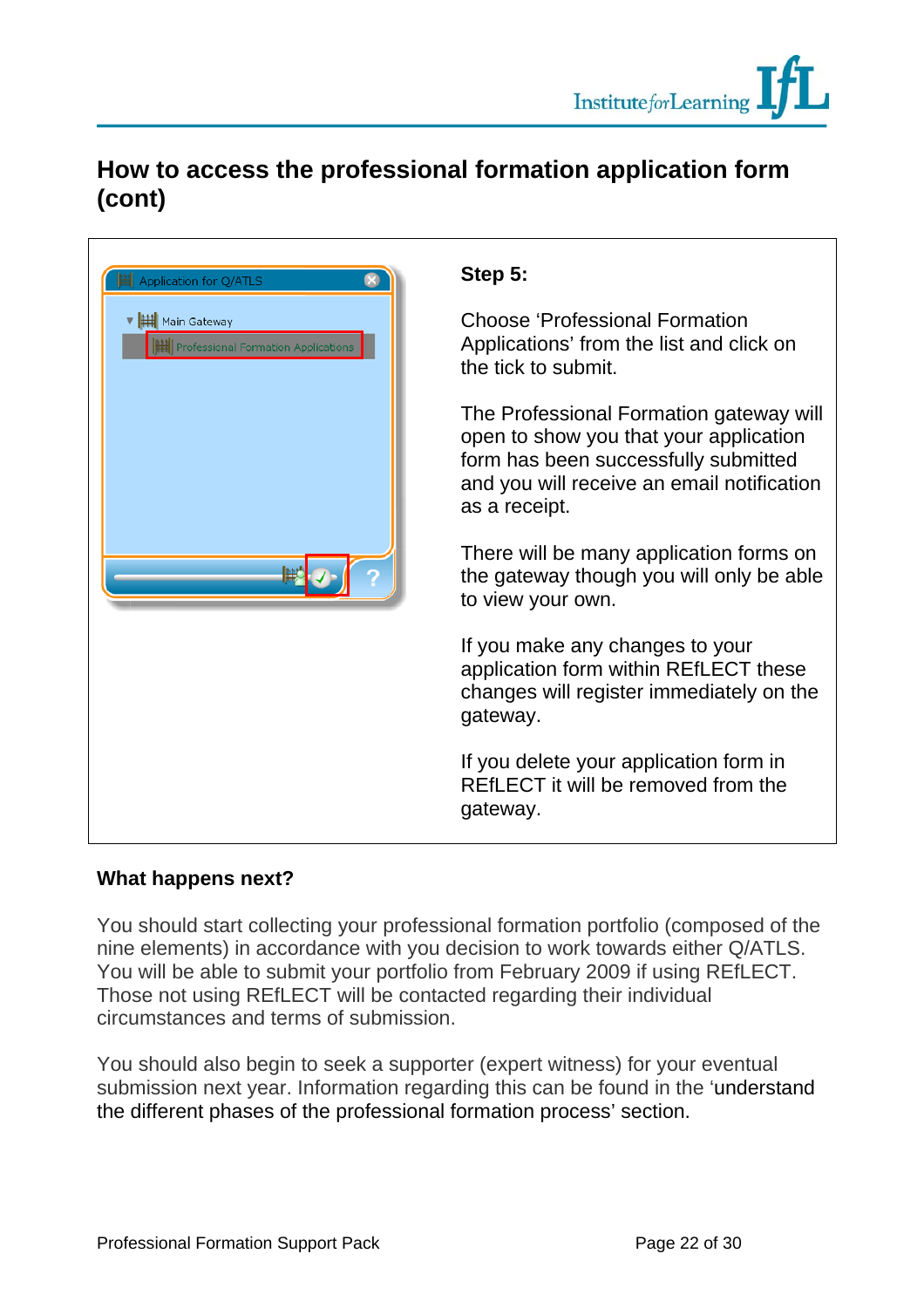

# <span id="page-22-0"></span>**How to access the professional formation application form (cont)**

#### **Do I have to use REfLECT to go through the professional formation process?**

While it is not mandatory to use REfLECT for professional formation, we strongly recommend it as the most efficient and secure means of compiling and submitting your portfolio.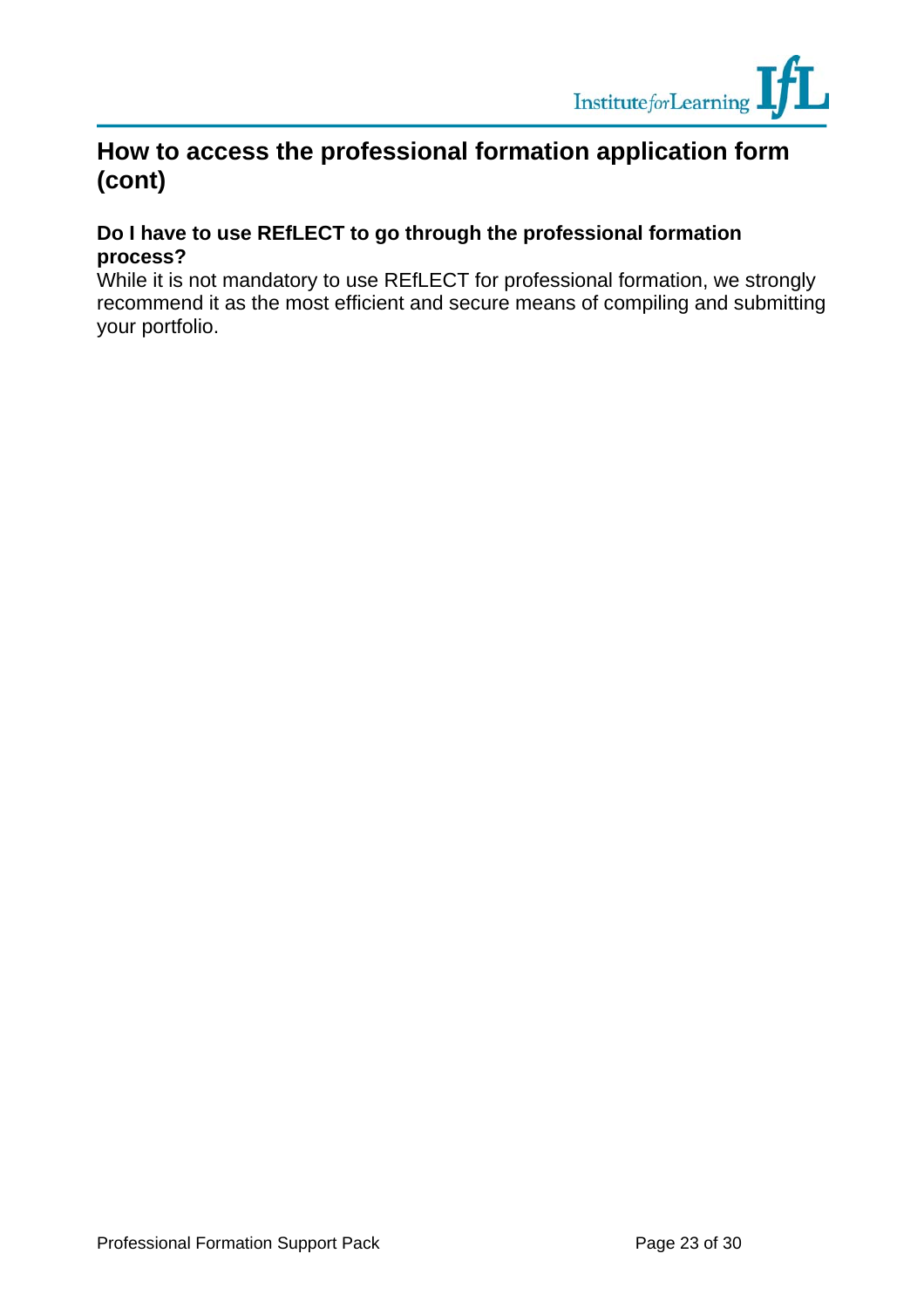

# **Appendix D - The differences between QTLS and ATLS**

Licensed practitioners are those in possession of either Q/ATLS status corresponding to the following teaching roles:

- Qualified Teacher Learning and Skills (QTLS) Full Teachers
- Associate Teacher Learning and skills (ATLS) Associate Teachers

The licence will be annually renewable with membership, subject to the member remaining in good standing with the Institute and meeting the annual CPD obligation of at least 30 hours a year for full time practitioners (pro-rata for part time).

#### **Full teachers**

This is a teaching role that carries the full range of teaching responsibilities (whether on a full-time, part-time, fractional, fixed term, temporary or agency basis) and requires the teacher to demonstrate an extensive range of knowledge, understanding and application of curriculum development, curriculum innovation or curriculum delivery strategies.

#### **Associate teachers**

This is a teaching role that carries significantly less than the full range of teaching responsibilities ordinarily carried out in a full teaching role (whether on a full-time, part-time, fractional, fixed term, temporary or agency basis) and does not require the teacher to demonstrate an extensive range of knowledge, understanding and application of curriculum development, curriculum innovation or curriculum delivery strategies.

Associate teachers may also be those whose main job role is not teaching, but who do deliver learning to adults on a regular or more than an occasional basis.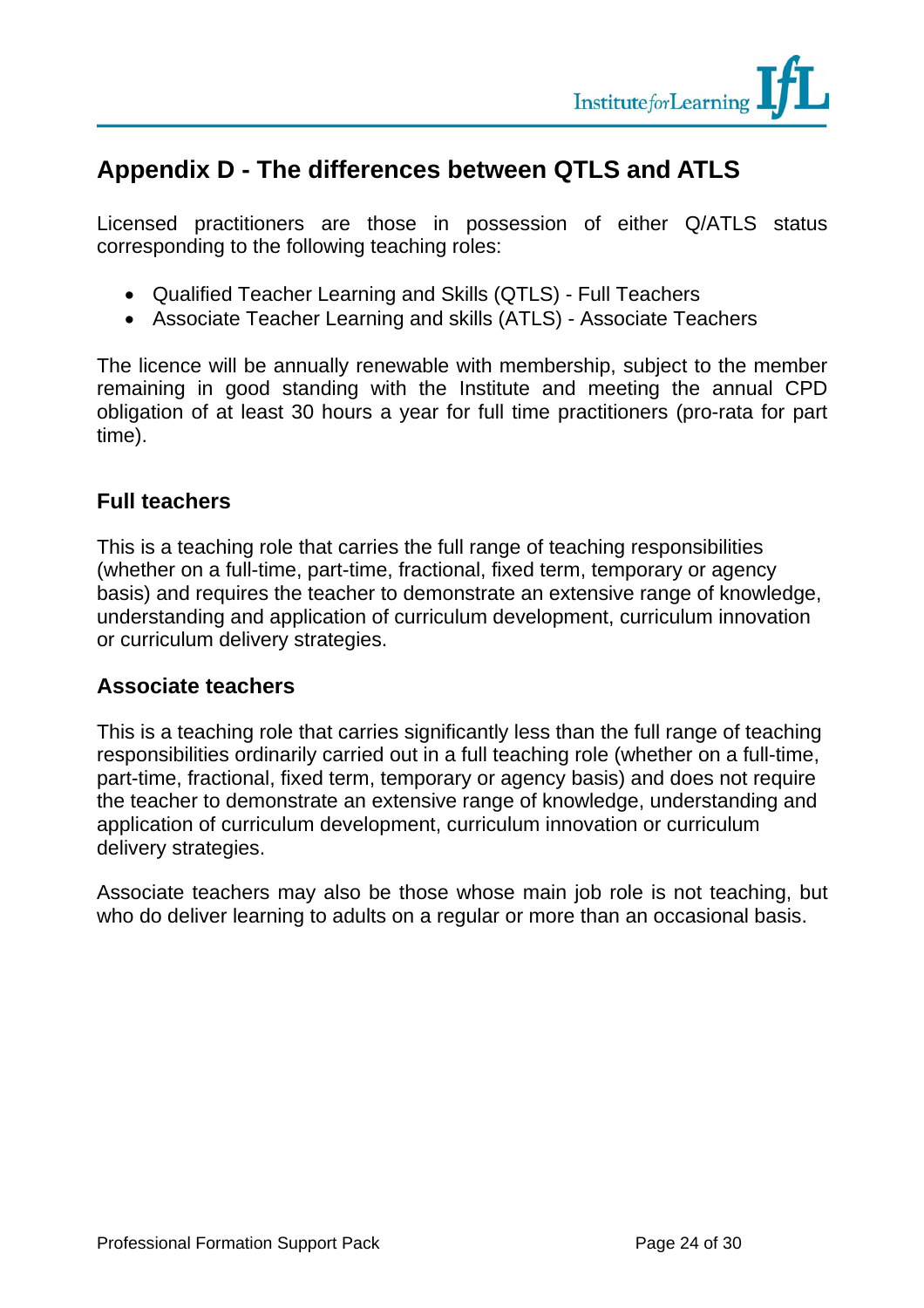

<span id="page-24-0"></span>

| Term / acronym                   | <b>Meaning</b>                                                                         | <b>Definition</b>                                                                                                                                                                                                 |
|----------------------------------|----------------------------------------------------------------------------------------|-------------------------------------------------------------------------------------------------------------------------------------------------------------------------------------------------------------------|
| <b>AB</b>                        | <b>Awarding Body</b>                                                                   | Body approved by the<br><b>Qualifications and Curriculum</b><br>Authority (QCA) which awards<br>qualifications                                                                                                    |
| AI                               | <b>Awarding Institution</b>                                                            | Any institution that can award a<br>qualification, including Awarding<br><b>Bodies and Higher Education</b><br>Institutions                                                                                       |
| AP(E)L                           | <b>Accreditation of Prior</b><br>(experiential) Learning                               | Term used in Regulations to<br>denote meeting the requirements<br>of the Secretary of State                                                                                                                       |
| <b>Associate teacher</b>         | <b>Associate Teacher</b>                                                               | Someone who does not have the<br>full range of teaching<br>responsibilities                                                                                                                                       |
| <b>Approved</b><br>Qualification | Parts of a qualification<br>within the Qualifications<br>and Credit Framework<br>(QCF) | The process of recognition of<br>someone's prior qualifications<br>and/or experience                                                                                                                              |
| <b>ATLS</b>                      | Associate Teacher,<br><b>Learning and Skills</b>                                       | The term which describes the<br>status of those licensed to practise<br>as a teacher in the associate<br>teaching role                                                                                            |
| CAT(S)                           | Credit accumulation and<br>transfer (system)                                           | A qualification in the QCF between<br>13 and 36 credits - see also Award<br>and Diploma                                                                                                                           |
| <b>Certificate</b>               | Credit accumulation and<br>transfer (system)                                           | The process by which learners can<br>accumulate credit and use it<br>towards a full or further<br>qualification                                                                                                   |
| <b>CLD</b>                       | Community learning and<br>Development                                                  | The seven discrete strands are<br>youth work, adult and community<br>learning, community development,<br>development education,<br>community development learning,<br>family learning and working with<br>parents |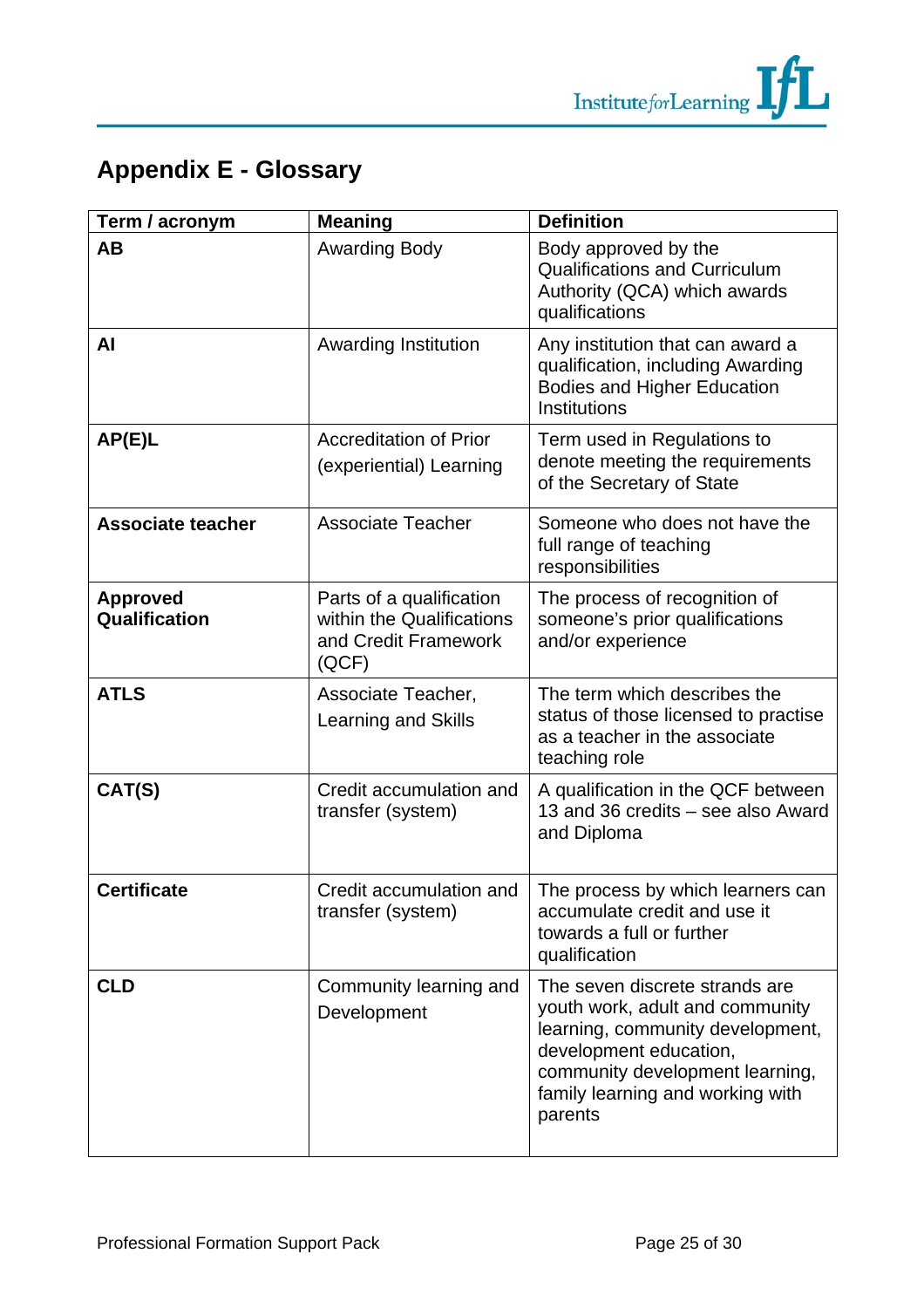

| <b>Credit</b>         | A method of recognising<br>learner achievement                  | One credit is the notional<br>equivalent of 10<br>hours of learning. Credit is<br>assigned to units of assessment<br>which are combined to support the<br>creation of coherent<br>programmes of learning and<br>qualifications |
|-----------------------|-----------------------------------------------------------------|--------------------------------------------------------------------------------------------------------------------------------------------------------------------------------------------------------------------------------|
| <b>CPD</b>            | Continuing professional<br>development                          | Any activity undertaken for the<br>purposes of updating knowledge of<br>the subject taught or of developing<br>teaching skills                                                                                                 |
| <b>CTLLS</b>          | Certificate in Teaching<br>in the Lifelong Learning<br>Sector   | The qualification for those who<br>practise in the associate role                                                                                                                                                              |
| <b>DIUS</b>           | Department for<br>Innovation,<br><b>Universities and Skills</b> | Government department that<br>covers some functions of the<br>former DfES                                                                                                                                                      |
| <b>DfES</b>           | Department for<br>Education<br>and Skills                       | A former government department<br>in England, part of which is now<br>the<br>Department for Innovation,<br>Universities and Skills (DIUS)                                                                                      |
| <b>DTTLS</b>          | Diploma in Teaching in<br>the Lifelong Learning<br>Sector       | The qualification for those who<br>practise in the full teacher role                                                                                                                                                           |
| <b>Expert witness</b> | Someone who peer<br>reviews submitted<br>portfolio              | The reviewer and approver of the<br>supporting statement submitted for<br>Q/ATLS                                                                                                                                               |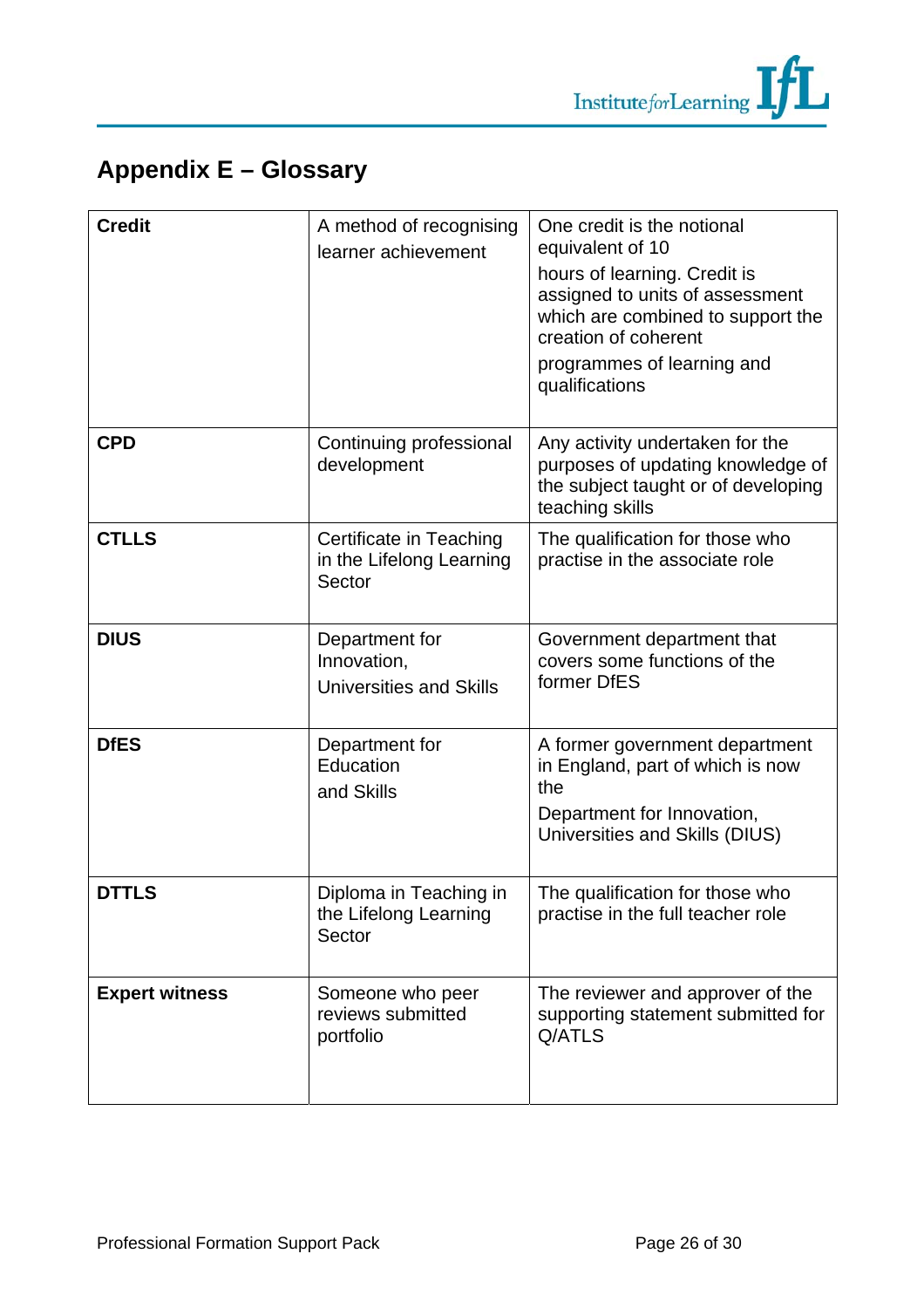

| <b>GLH</b>                      | Guided learning hours                                                                                                                                                                     | Hours in which a<br>teacher/tutor/trainer is<br>present and contributing to the<br>learning process. The LSC<br>currently funds on the basis of<br><b>GLH HE Higher Education Work at</b><br>Level 4 and above of the<br><b>Qualifications and Credit</b><br>Framework (QCF) |
|---------------------------------|-------------------------------------------------------------------------------------------------------------------------------------------------------------------------------------------|------------------------------------------------------------------------------------------------------------------------------------------------------------------------------------------------------------------------------------------------------------------------------|
| <b>HEI</b>                      | <b>Higher Education</b><br>Institution                                                                                                                                                    | The term for an individual<br>university or college of higher<br>education                                                                                                                                                                                                   |
| <b>ICT</b>                      | Information and<br>communication<br>technology                                                                                                                                            | le the internet, e-journals, mobile<br>phones                                                                                                                                                                                                                                |
| <b>IfL</b>                      | Institute for Learning                                                                                                                                                                    | The professional body for teachers<br>in the FE sector responsible for<br>conferring<br>licensed practitioner status                                                                                                                                                         |
| <b>ILP</b>                      | Individual learning plan                                                                                                                                                                  | A template for personalised<br>planning of an individual's learning<br>and professional development                                                                                                                                                                          |
| <b>ITT</b>                      | Initial teacher training                                                                                                                                                                  | The first stage in a teacher's<br>professional development -<br>sometimes referred to as initial<br>teacher, tutor, trainer education<br>(ITTTE)                                                                                                                             |
| Legacy<br><b>Qualifications</b> | <b>Qualifications which</b><br>have been replaced by<br>the introduction of new<br>qualifications for<br>teachers in the Further<br>Education<br>Sector in England from<br>September 2007 | SVUK is producing a tariff of these<br>qualifications - the TLQ                                                                                                                                                                                                              |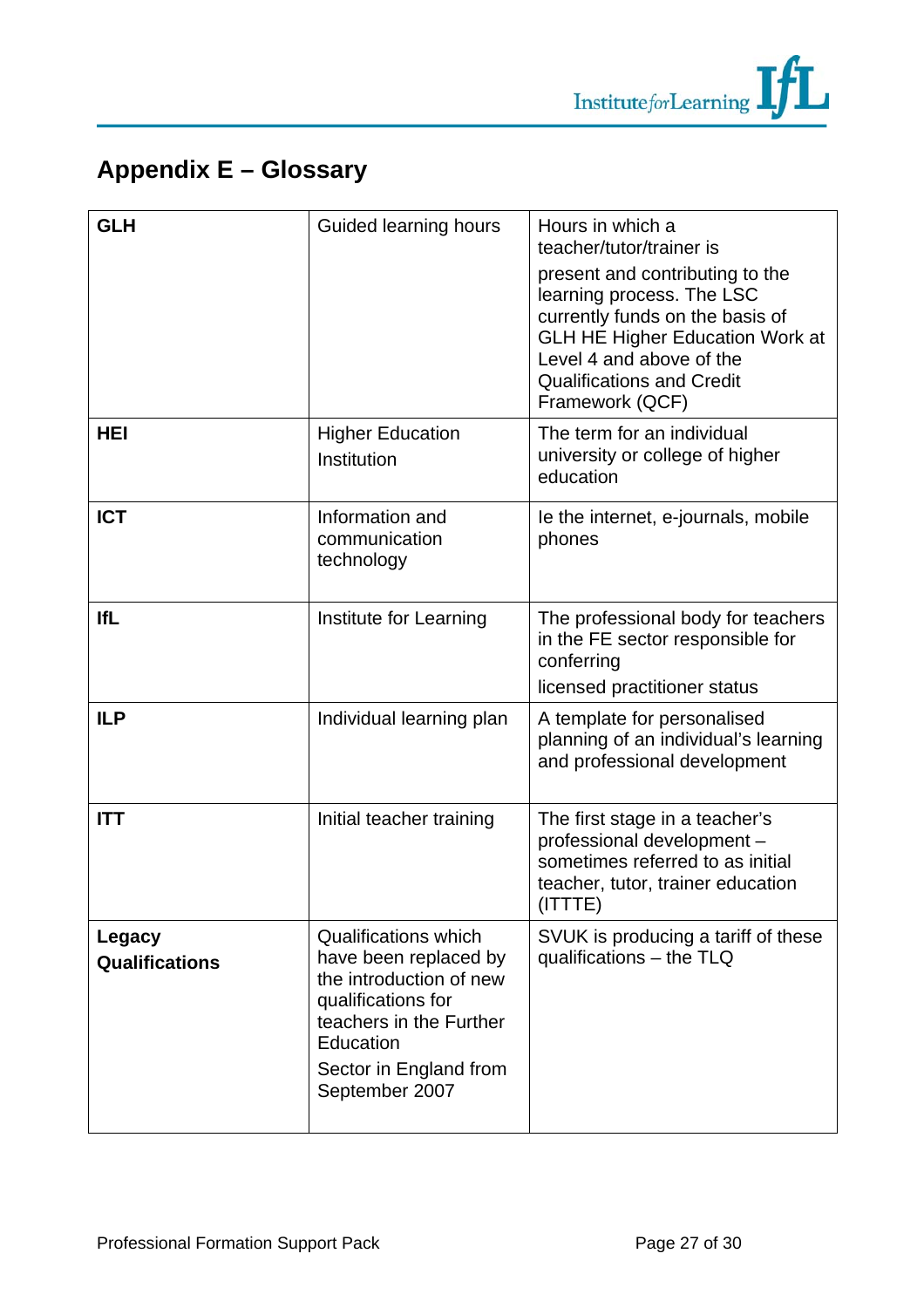

| <b>LLUK</b>                   | Lifelong Learning UK                                                                                                   | <b>The Sector Skills Council</b><br>responsible for the development of<br>standards and qualifications<br>frameworks for teachers,<br>tutors and trainers in the UK<br>lifelong learning sector |
|-------------------------------|------------------------------------------------------------------------------------------------------------------------|-------------------------------------------------------------------------------------------------------------------------------------------------------------------------------------------------|
| <b>Micro teaching</b>         | A method employed for<br>teaching practice                                                                             | The use of a training class of fellow<br>trainees for the purpose of practice<br>and/or<br>assessment of teaching                                                                               |
| <b>NARIC</b>                  | <b>National Recognition</b><br><b>Information Centre</b>                                                               | National Agency for providing<br>information and expert opinion on<br>vocational, academic and<br>professional skills and<br>qualifications worldwide.                                          |
| <b>NLH</b>                    | Notional learning hours                                                                                                | The average amount of time it<br>would take for a learner to achieve<br>a specified qualification<br><b>The Professional</b>                                                                    |
| <b>PGCE</b>                   | <b>Professional Graduate</b><br>Certificate in<br><b>Education/Post</b><br><b>Graduate Certificate</b><br>in Education | Graduate Certificate is<br>normally awarded at level 6 and<br>the Post<br>Graduate Certificate is normally<br>awarded at<br>level 7                                                             |
| <b>Professional formation</b> | Professional formation<br>process                                                                                      | The process by which a teacher<br>gains Q/ATLS                                                                                                                                                  |
| <b>PTLLS</b>                  | Preparing to Teach in<br>the Lifelong Learning<br>Sector                                                               | The qualification that all new<br>entrants to the profession from<br>September 2007 must take                                                                                                   |
| <b>QAA</b>                    | <b>Quality Assurance</b><br>Agency                                                                                     | Provides an integrated quality<br>assurance service for UK higher<br>education                                                                                                                  |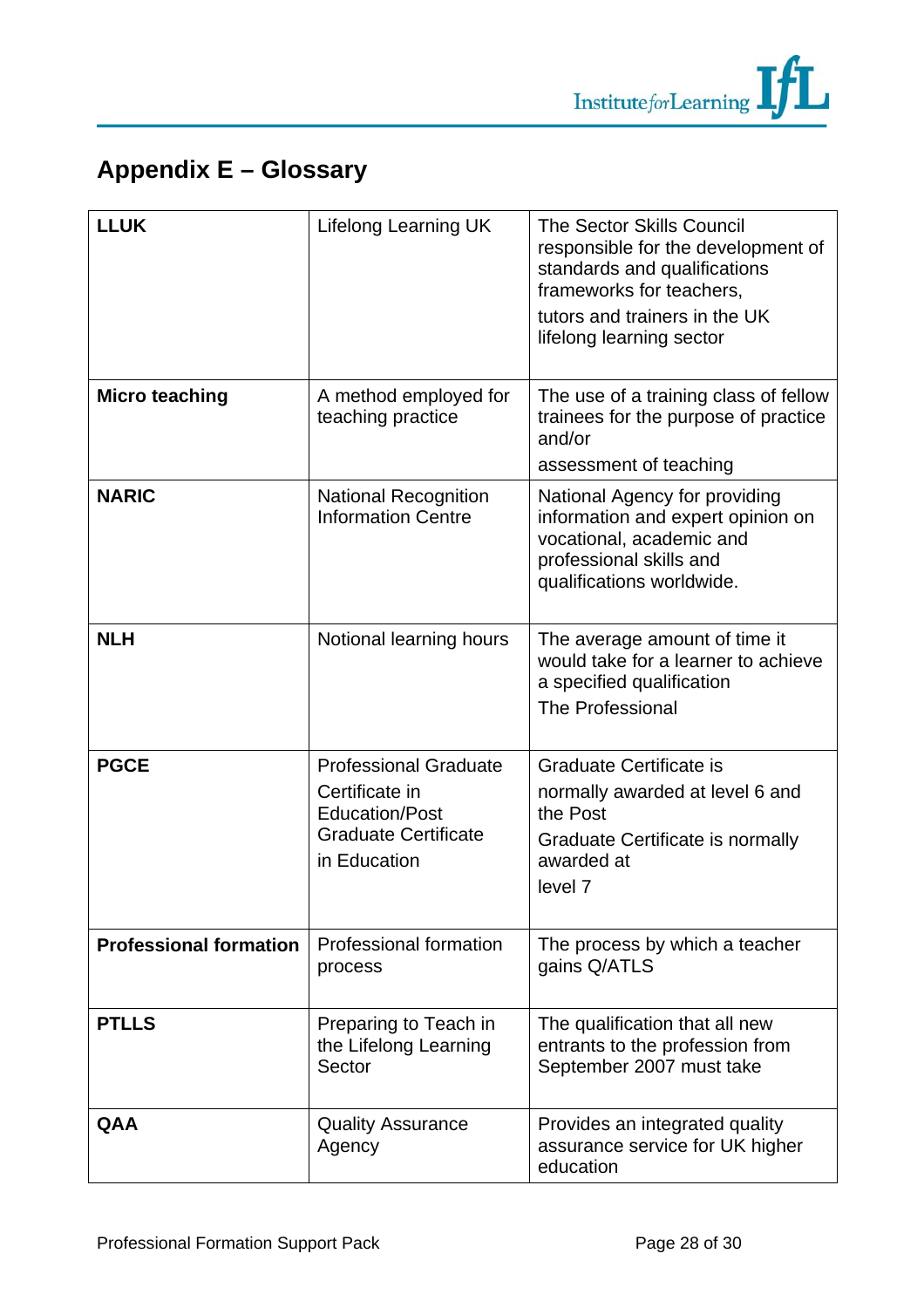

| <b>QCA</b>           | <b>Qualifications and</b><br><b>Curriculum Authority</b>                     | The regulatory body for awarding<br>bodies in England                                                                                                                                                                                                                                       |
|----------------------|------------------------------------------------------------------------------|---------------------------------------------------------------------------------------------------------------------------------------------------------------------------------------------------------------------------------------------------------------------------------------------|
| <b>QCF</b>           | <b>Qualification and Credit</b><br>Framework                                 | The new Qualifications and Credit<br>Framework is a unit-based<br>framework and is underpinned by a<br>system of credit accumulation and<br>transfer, enabling learners to<br>'bank', 'build' or 'save' credit<br>awarded for achievement                                                   |
| <b>QTLS</b>          | <b>Qualified Teacher,</b><br>Learning and Skills                             | The term which describes the<br>status of those licensed to practise<br>as a teacher in the full teacher role<br>CPD recording software provided<br>by the IfL for its members                                                                                                              |
| <b>REALECT</b>       | CPD recording software                                                       | CPD recording software provided<br>by the IfL for its members                                                                                                                                                                                                                               |
| <b>SfL</b>           | <b>Skills for Life</b>                                                       | English (Literacy and ESOL) and<br>Mathematics (Numeracy)                                                                                                                                                                                                                                   |
| <b>SWOT analysis</b> | Strengths, Weaknesses,<br>Opportunities, Threats                             | Analysis of Strengths,<br>Weaknesses, Opportunities and<br>Threats that can be applied                                                                                                                                                                                                      |
| <b>SVUK</b>          | <b>Standards Verification</b><br>UK                                          | The organisation which endorses<br>and 'standards verifies' initial<br>teaching qualifications in the FE<br>sector                                                                                                                                                                          |
| <b>TLQ</b>           | <b>Tariff of Legacy Initial</b><br><b>Teacher Training</b><br>Qualifications | The Tariff of Legacy Initial Teacher<br><b>Training Qualifications (TLQ or</b><br>"Tariff") establishes how legacy<br><b>Initial Teacher Tutor Trainer</b><br>Education (ITTTE) qualifications<br>map to the new Equipping our<br><b>Teachers for the Future</b><br>requirements in England |